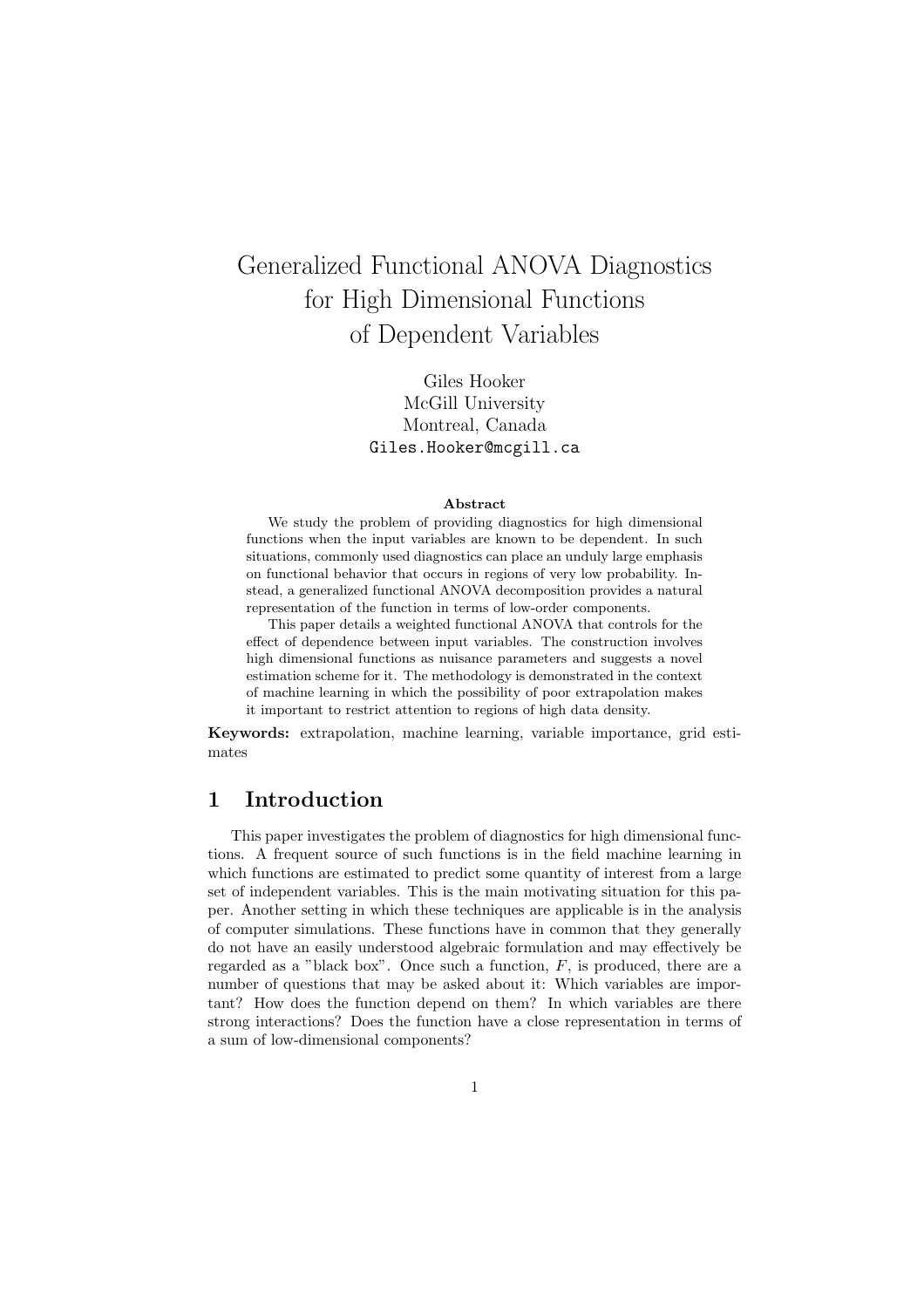Traditionally, diagnostics have been based on the *average* behavior of  $F$  as one or more variables are changed. Let  $x_1, \ldots, x_d$  represent the d input variables. An *effect* can be defined for the first variable,  $x_1$ , as being

$$
f_1(x_1) = \int F(x_1, x_2, \dots, x_d) dx_2 \dots dx_d
$$

where the integral is usually taken with respect to uniform measure over the init cube. This definition fits into the formalism of the functional ANOVA that provides an elegant theoretical framework in which to understand these diagnostics and build others. (Hooker 2004b) extends these diagnostics to measures of variable and interaction importance, indicating how to represent a function using sums of low dimensional functions.

Problems arise with this form of diagnostic, however, when strong dependencies exist between the input variables. In such situations, integration over a uniform measure can place a large amount of weight in regions of low probability mass. In machine learning, in which prediction functions are usually chosen from a very large class of candidates, function values in these regions should be regarded as suspect. In other situations, we may not wish to place large emphasis on functional behavior that occurs in regions of low probability.

#### 1.1 Inadequacies under dependent inputs

To illustrate the difficulties associated with diagnostics based on integration, consider the function

$$
F(x_1, x_2) = x_1 + x_2^2.
$$

We will assume  $x_1$  and  $x_2$  to jointly have uniform measure  $P(x_1, x_2)$  on the unit square minus the top right quadrant. A sample of 30 points drawn from this distribution is presented in Figure 1. Data distributions that are more concentrated around non-linear relationships can be observed in many contexts. The Boston Housing Data example that we examine in Section 11 contains several pairs of variables with data that falls almost entirely along one axis or other leaving large empty regions of predictor space.

Now consider augmenting  $F$  with an extra term:

$$
\hat{G}(x_1, x_2) = 10 \times (x_1 - 1)^2_+(x_2 - 1)^2_+
$$

which only occurs in the empty quadrant. We then have a prediction function

$$
\hat{F}(x_1, x_2) = F(x_1, x_2) + \hat{G}(x_1, x_2).
$$

Any data from  $P(x_1, x_2)$  are unable to distinguish between F and  $\hat{F}$ . We have used the notation  $\hat{F}$  to be reminiscent of machine learning in which  $F$  will typically be "learned" from a flexible class of models. This extra term is not dissimilar to the bases used in the MARS algorithm of Friedman (1991), for example, and could plausibly occur as a result of an outlier. For our purposes,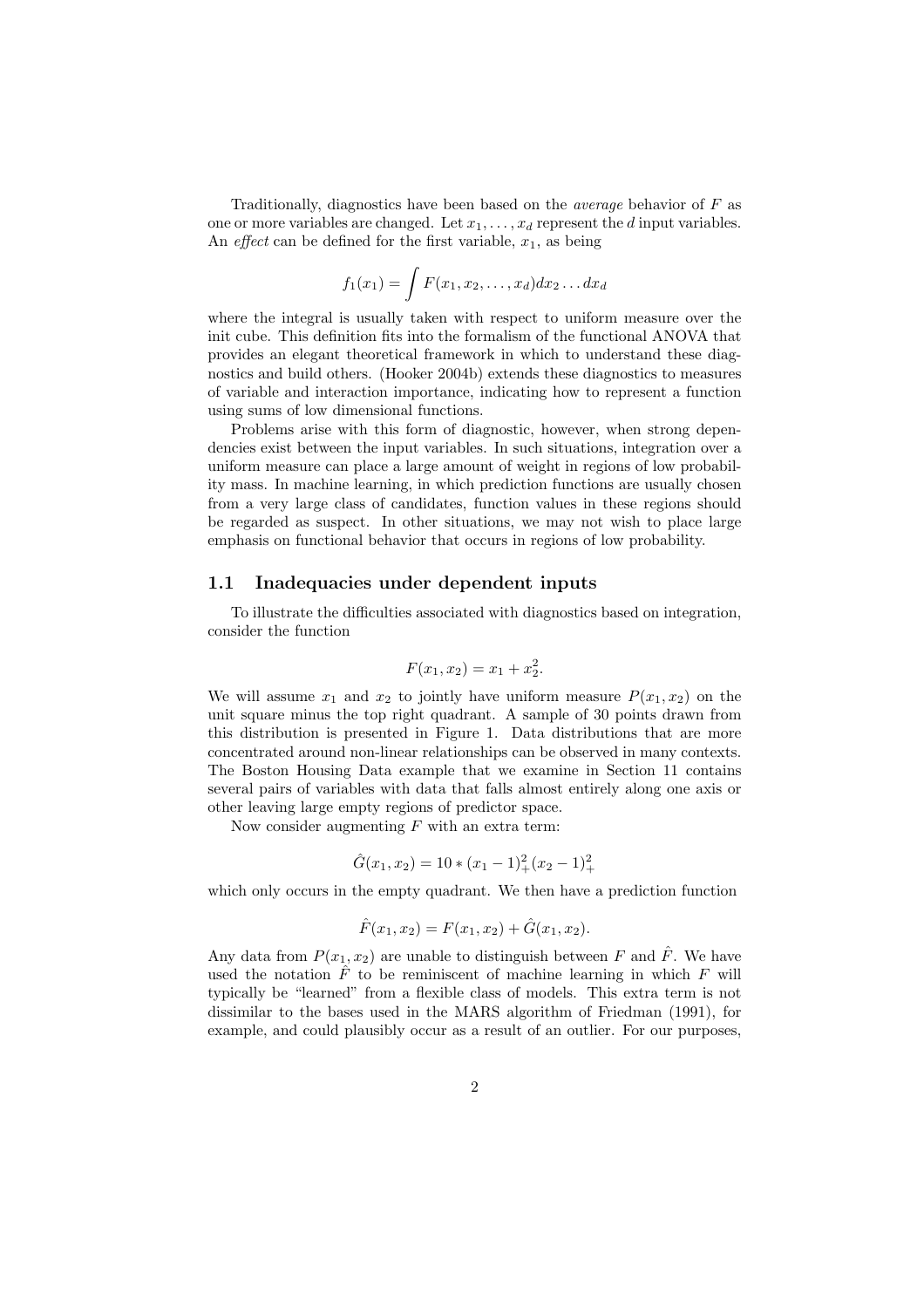points in this quadrant will be regarded as points of extrapolation and the values of  $\hat{F}$  correspondingly suspect. In a more general context, we would not want effects such as  $\hat{G}$  to change our diagnostics when they occur in a region without probability mass.



Figure 1: A set of 30 points from a potential distribution of predictor variables. A quadrant with zero probability mass is indicated by the shaded region.

The effect of this extrapolation can be seen in Figure 2. The plot compares The effect of this extrapolation can be seen in Figure 2. The plot compares<br> $\int F(x_1, x_2)dx_2$  with  $\int \hat{F}(x_1, x_2)dx_2$  and the equivalent effects for  $x_2$ . The extra term here has been chosen to produce plots on a comparable scale to the effects that we would like to find. It should be clear that the discrepancy can be made arbitrarily large. We will examine the Boston Housing Data in which the "arms" along each axis are considerably longer, leaving more empty space and hence more potential for distorting effects.

Plotting the conditional dependence given by  $E(F(x_1, x_2)|x_2)$ , a first solution to the problem, remains unsatisfactory in failing to recover additive components. Figure 3 presents the conditional dependence for the example above. Here the effect distortion due to the underlying distribution is visible and we have not been able to recover the function.

#### 1.2 Desiderata for diagnostics

Having illustrated the problems associated with diagnostic tools based on averaging operators and before embarking on developing new tools, we should ask what it is that a low-order representation of functional behavior should provide. We suggest four main properties below.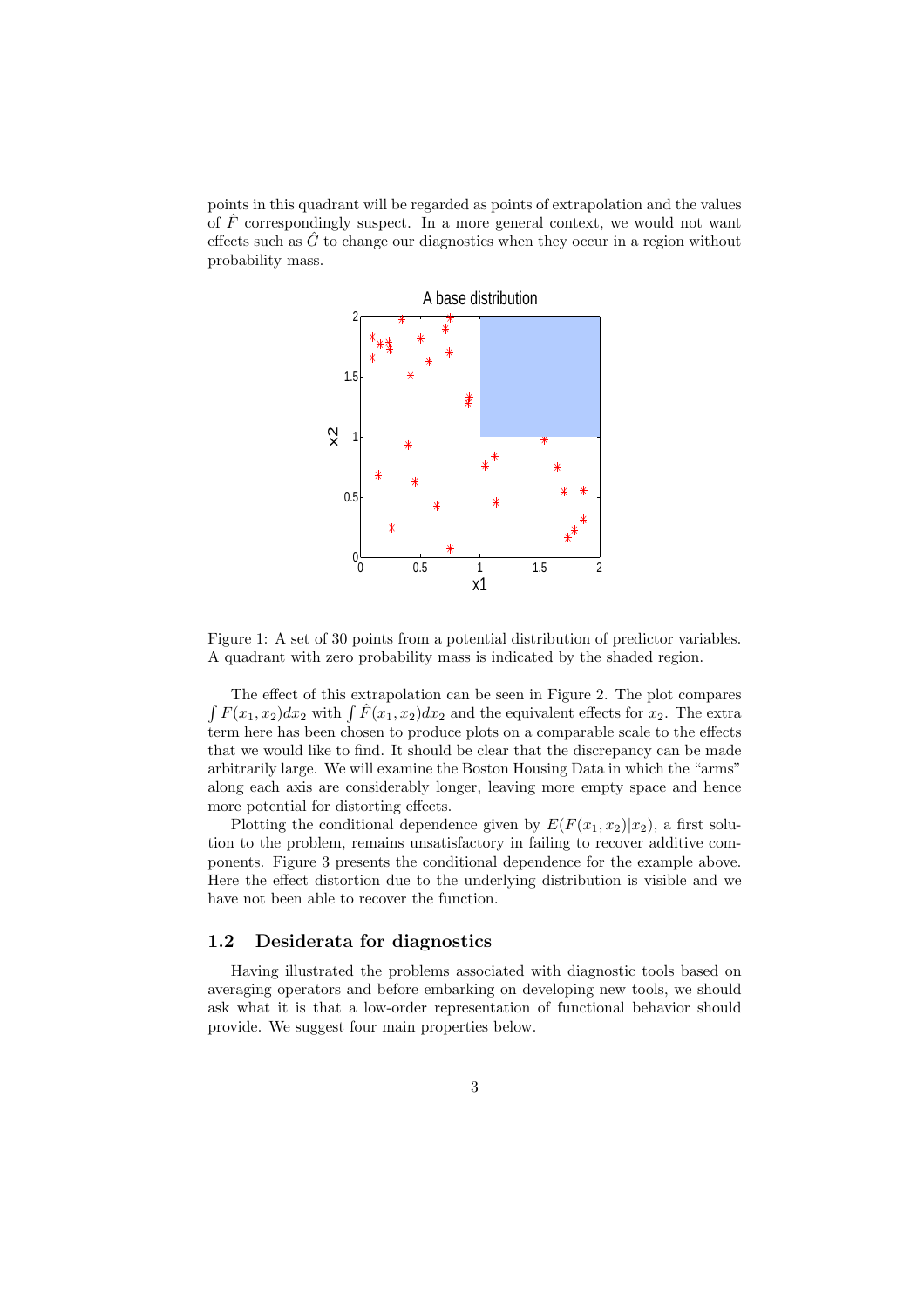

Figure 2: A comparison of Functional ANOVA effects between  $F(x_1, x_2)$  and a learned approximation,  $\hat{F}(x_1, x_2)$ . These two functions are indistinguishable on the data in Figure 1. The left hand plot provides the effect for  $x_1$ , the right for  $x_2$ . Solid lines represent the true effect, dashed, the effect from  $\hat{F}$ .



Figure 3: Plots of conditional dependence (dashed) and desired effects (full) for the underlying distribution  $P(x_1, x_2)$ .

#### Comprehensibility

Low order effects should represent some understandable and appropriate quantity. Since any low-dimensional representation of a function necessarily removes information about functional behavior, in what sense such a representation captures that behavior should be well understood and appropriate.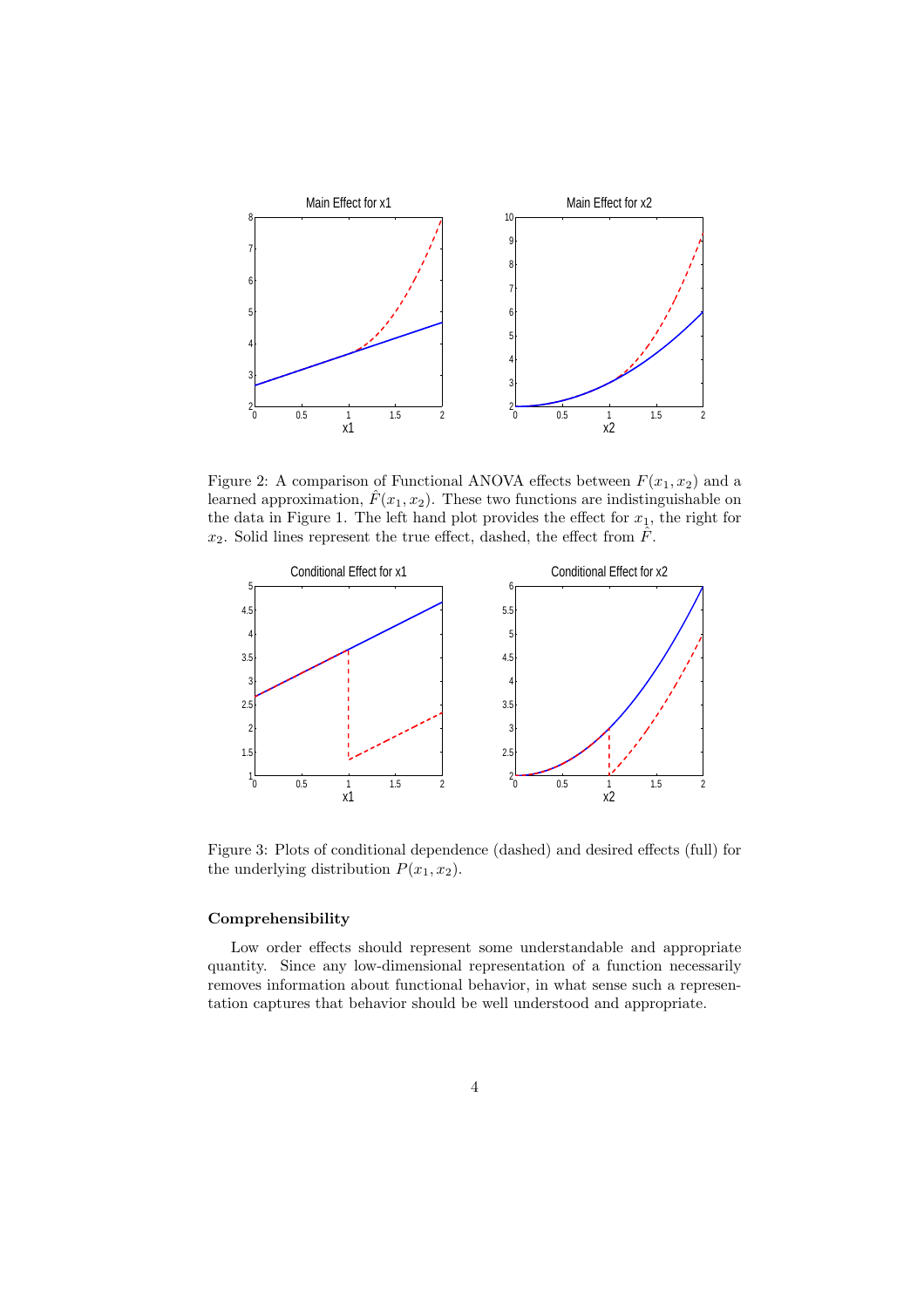#### **Optimality**

A low dimensional representation should capture as much of the functional behavior as possible, under some well-defined metric. We would like to understand as much of the function as possible through visualizable effects. However, this can be too greedy in the sense that while individual effects may provide a close approximation to functional behavior, taken together they can be misleading.

#### Additivity

A function that is truly additive in some set of variables on the support of their distribution should be exactly recoverable in terms of the additive components. Here, plots of conditional dependence are not satisfactory in being too greedy in the sense above.

#### Faithfulness to the underlying measure

As demonstrated, product measures move probability mass to regions where we do not wish to measure, or place a large emphasis on, functional behavior. A good measure will put low weight on prediction values at these points.

#### 1.3 A generalized functional ANOVA

The functional ANOVA is generally defined in terms of integration operators. However, it can be generalized if it is viewed as being defined by projections of the function of interest onto spaces of additive functions. Viewed in this context, the projection operator may be defined with respect to any  $\mathcal{L}^2$  weight function, provided certain identifiability constraints are maintained.

We use a generalized definition of the functional ANOVA that is equivalent to one proposed by Stone (1994) and further studied by Huang (1998). These papers examine the problem of function estimation from noisy data when the true function can be written as a sum of low dimensional components. They show that good convergence results are obtainable when the correct set of components is used. This paper is somewhat different in focus; we expect that the function of interest is known, but that it cannot be recovered by low dimensional components. Instead, we wish to find a close representation of the function in terms of such components. However, these components should not depend on specifying a particular ANOVA structure.

Finding such a representation requires the estimation of high dimensional components for which the use of tensor-product bases examined in Stone (1994) are not computationally feasible. Instead, this paper proposes a novel estimation technique that involves estimating functions on a grid of points and we show that this does provide a feasible estimate.

The diagnostic tools proposed here assume a known and fixed function, and a known, fixed weight function. In practise the estimation of either is difficult and may produce highly variable results. In machine learning, there are many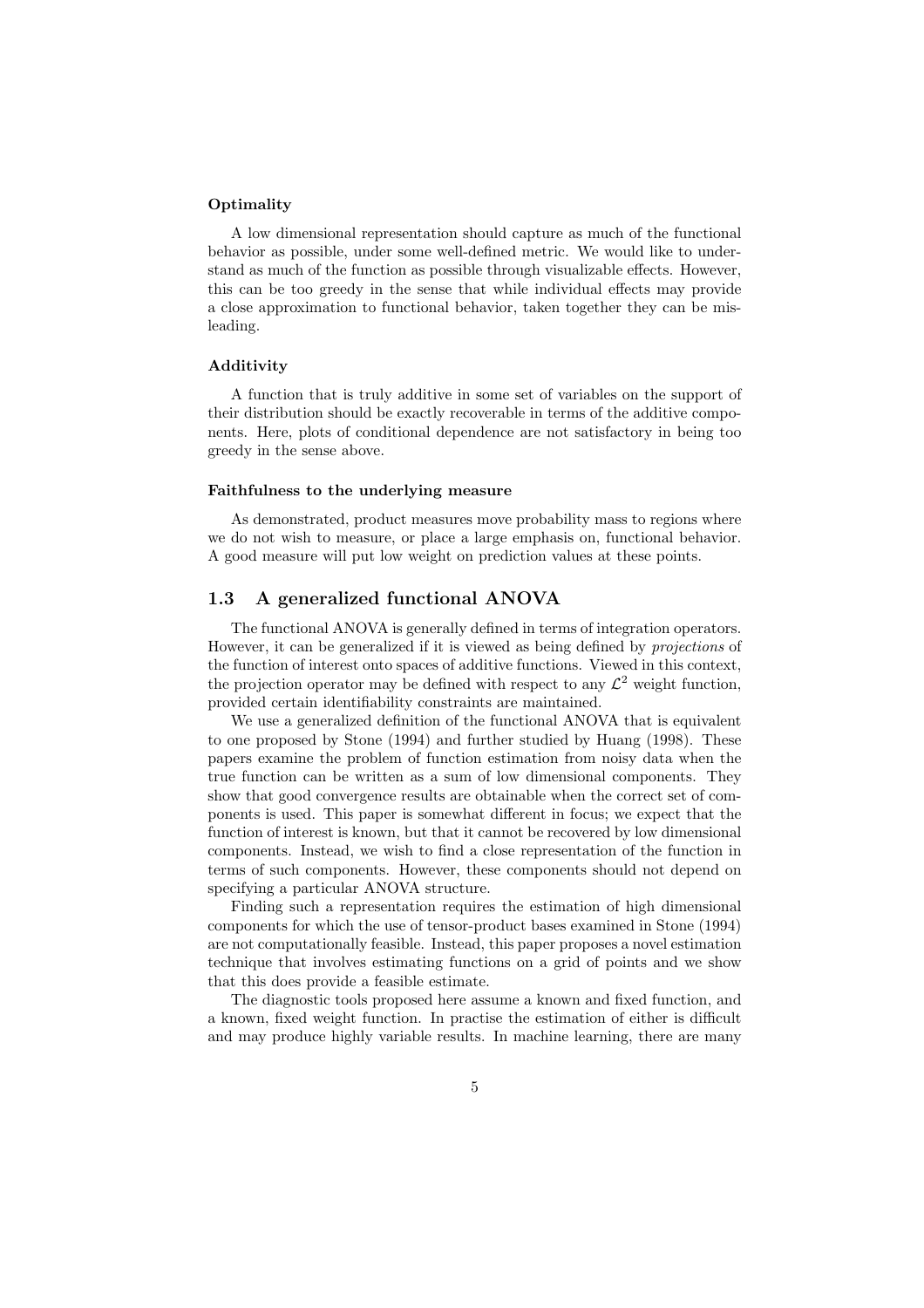possible estimation techniques, each of which will have its own variance properties. We therefore have not included this source of variability into our analysis. However, we shall see that known additional variability in in either function can be naturally incorporated into estimates of effect variance.

#### 1.4 Structure of the paper

This paper begins with a canonical description of the functional ANOVA in Section 2 and presents the proposed generalization in Section 3. We examine this construction in the light of our desiderata in Section 4. Section 5 gives conditions under which the new generalization is well defined. We develop a novel estimation scheme to account for high-dimensional dependence in Section 6 and suggest possible variations in Section 7. We present an estimate of sample variance in Section 8. The method is validated in a simulated setting in Section 9. We discuss the application of this methodology in the particular setting of machine learning in Section 10 and demonstrate its practical application to the Boston Housing data in Section 11.

### 2 The functional ANOVA

The definition of the Functional ANOVA decomposition is given as follows. Let  $F(x): [0,1]^d \to \mathbb{R}$  be  $\mathcal{L}^2$  over  $x = (x_1, \ldots, x_d)$ . We can then write

$$
F(x) = f_0 + \sum_{i=1}^d f_i(x_i) + \sum_{i \neq j} f_{ij}(x_i, x_j) + \dots,
$$

a constant mean plus first order effects, plus second order effects and so on. For diagnostic purposes, we usually hope that  $F$  can be closely approximated by a few low-order terms.

For the generalization used in this paper, we will need to sum over all the functional ANOVA effects. In order to make notation for that summation tractable we introduce the following multi-index notation: let  $u \subset \{1, \ldots, k\}$ , we denote by  $x_u$  the subset of variables whose indexes are in u. Similarly  $x_{-u}$ indicates the variables with indexes not in u.

We can now write  $F(x)$  as

$$
F(x) = \sum_{u \subseteq \{1, \dots, d\}} f_u(x_u)
$$

with  $f_u$  depending only on  $x_u$ . For the sake of notational neatness, we write  $u \subset d$  in place of  $u \subset \{1, \ldots, d\}$  throughout the rest of the paper. With these conventions, each effect  $f_u$  is defined as

$$
f_u(x) = \int_{x_{-u}} \left( F(x) - \sum_{v \subset u} f_v(x) \right) dx_{-u}, \tag{1}
$$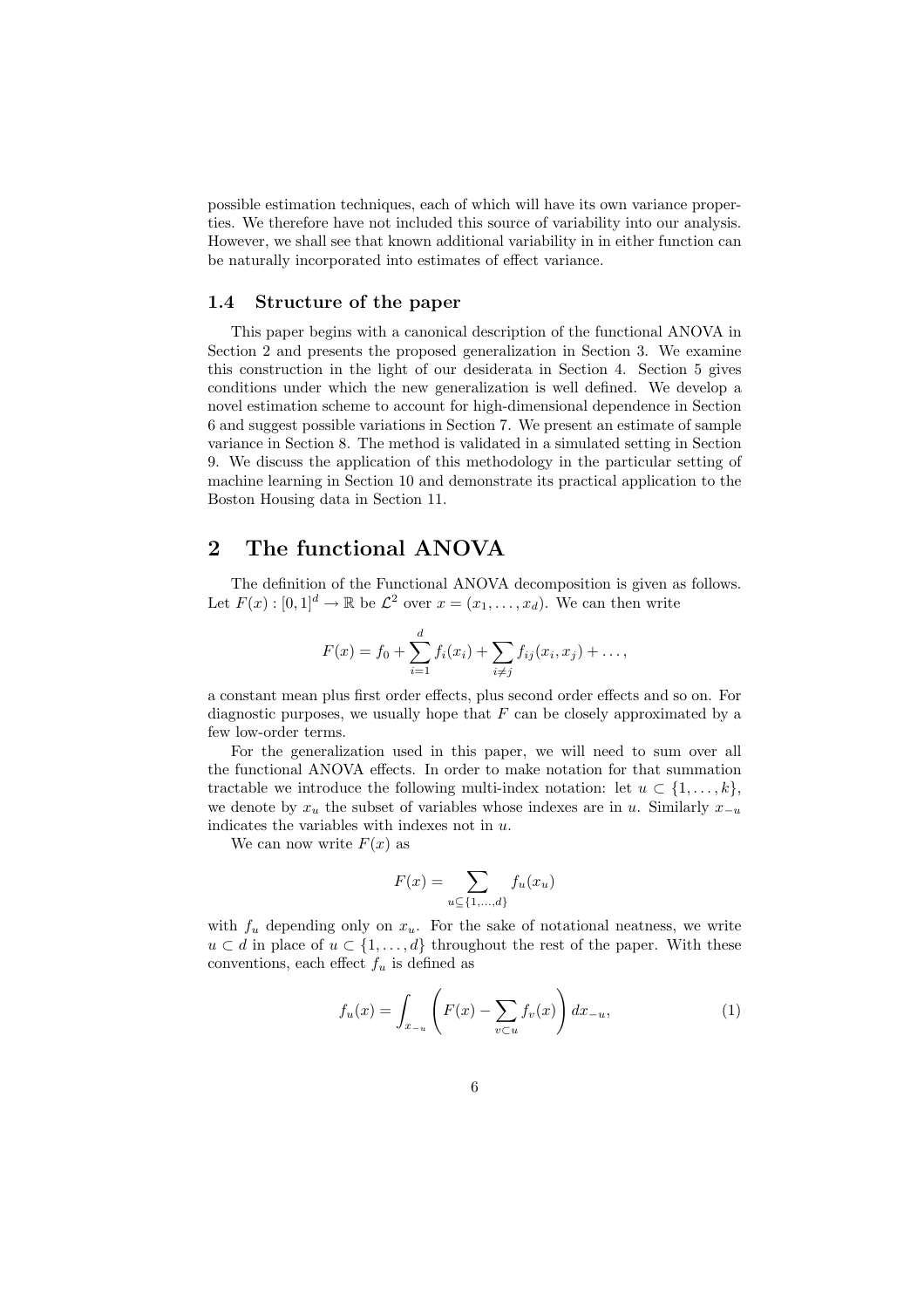the integral of F over the variables  $x_{-u}$  minus all the lower-order effects. We will refer to this as the 'standard' functional ANOVA to distinguish it from our proposed generalization.

A list of desirable properties for the functional ANOVA can be derived sequentially:

Zero Means : R  $f_u(x_u)dx_u = 0$  for each  $u \neq \phi$ .

Orthogonality : R  $f_u(x_u)f_v(x_v)dx = 0$  for  $u \neq v$ .

Variance Decomposition : Let  $\sigma_{(f)}^2 =$ R  $f(x)^2 dx$  then

$$
\sigma^2(F) = \sum_{u \subseteq k} \sigma_u^2(f_u). \tag{2}
$$

We say that F is *additive* in u if we can write  $F(x) = \sum_{v \subset u} g_v(x_v)$  for some  ${g_v}_{v \subset u}$ . In particular, if F is additive in u, then  $f_u(x_u) = 0$  must hold. This means that  $F$  is recovered exactly using terms of the lowest possible order.

The functional ANOVA decomposition has been studied in many contexts and appears in the literature as far back as Hoeffding (1948). Modern applications have been in the study of Quasi Monte Carlo methods for integration in Owen (2003). It has been used directly in a machine learning context and studied in Stone (1994) and Huang (1998) as already mentioned. Gu (2002) provides a comprehensive survey of this methodology and some recent numerical developments are given in Hegland (2002). Roosen (1995) and Jiang and Owen (2003) provide accounts of the use of the standard functional ANOVA for the visualization of high-dimensional functions. This definition should not be confused with that given by Ramsay and Silverman (2005) in which a standard ANOVA varies smoothly with time.

This standard definition for the functional ANOVA already fits the first three desiderata outlined in the introduction. However, when the input variables exhibit strong dependence, using this definition can place a large emphasis on regions that have low probability mass. In the next section we will present a generalization that is also faithful to an underlying measure.

# 3 The functional ANOVA via projections

This paper makes use of a generalization of the functional ANOVA proposed in Stone (1994). We replace uniform measure on the unit cube with a general measure  $w(x)$ . The *weighted* functional ANOVA can be defined as the projection of F onto a space of additive functions under the inner product

$$
\langle f, g \rangle_{w} = \int_{\mathbb{R}^d} f(x)g(x)w(x)dx.
$$

Explicitly, we will jointly define all the effects  $\{f_u(x_u)|u \subset d\}$  as satisfying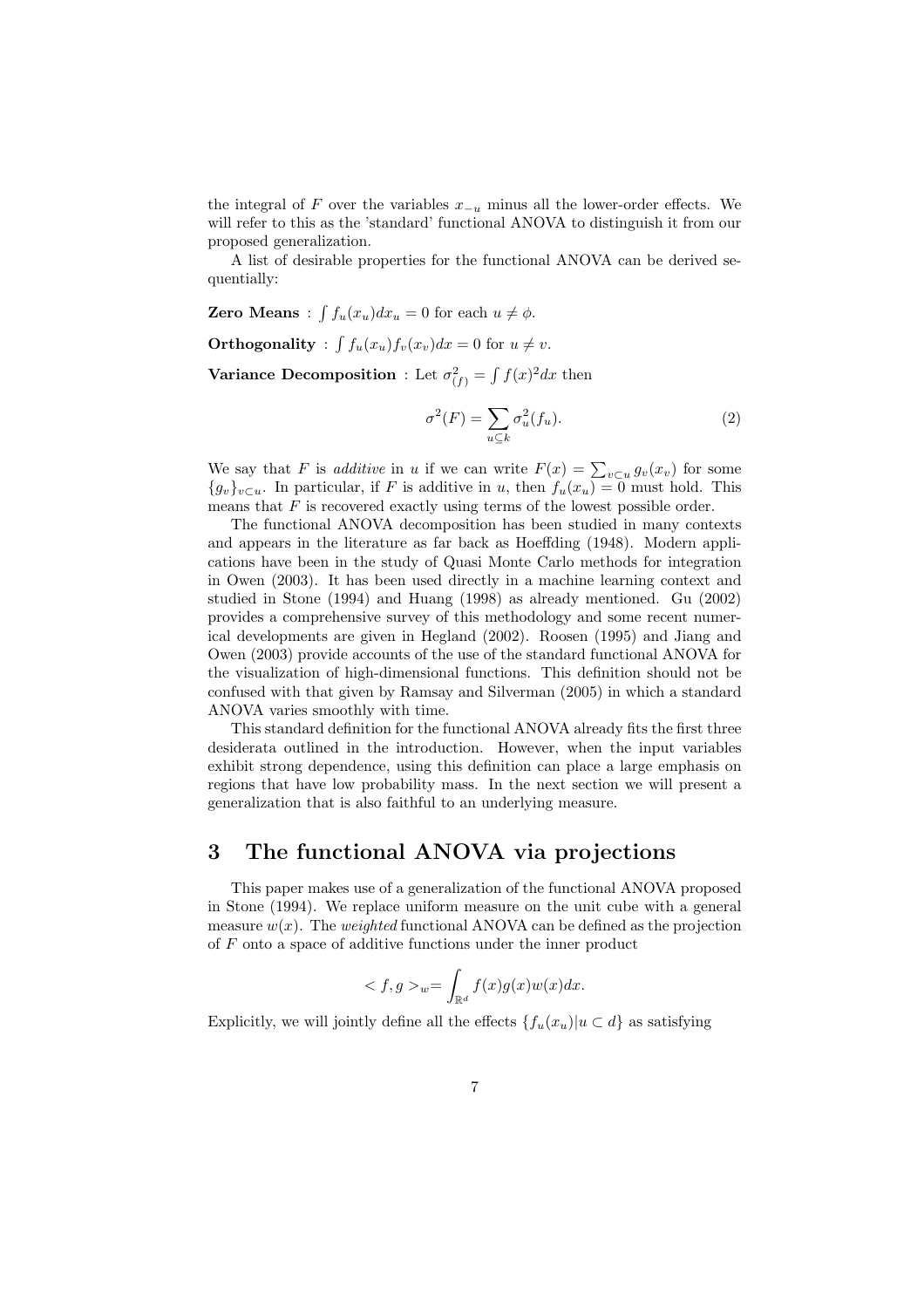$$
\{f_u(x_u)|u \subset d\} = \underset{\{g_u \in \mathcal{L}^2(\mathbb{R}^u)\}_{u \in d}}{\text{argmin}} \int \left(\sum_{u \subset d} g_u(x_u) - F(x)\right)^2 w(x) dx \qquad (3)
$$

under the hierarchical orthogonality conditions

$$
\forall v \subset u: \int f_u(x_u) f_v(x_v) w(x) dx = 0.
$$
 (4)

This set of conditions is necessary to ensure that a unique minimizer exists.

This paper employs an equivalent definition, replacing (4) with explicit conditions defined for effects in  $\mathcal{L}^2$ .

**Lemma 3.1.** The orthogonality conditions (4) are true over  $\mathcal{L}^2(\mathbb{R}^d)$  if and only if the integral conditions

$$
\forall u \subset d, \ \forall i \in u \int f_u(x_u) w(x) dx_i dx_{-u} = 0. \tag{5}
$$

hold.

*Proof.* If (5) is true, let  $i \in u\$ v. Then  $f_v(x_v)$  is constant across  $x_i$  and  $x_{-u}$  and

$$
\int f_v(x_v) f_u(x_u) w(x) dx_i dx_{-u} = f_v(x_v) \int f_u(x_u) w(x) dx_i dx_{-u} = 0.
$$

Now suppose (5) to be false and

$$
\int f_u(x_u)w(x)dx_idx_{-u} \neq 0
$$

for some u, i and  $x_{u\setminus i}$  on a set of positive measure. The notation  $u\setminus i$  indicates  $u\setminus\{i\}$  – the set u with element i removed. We can assume, moreover that (5) does hold for all  $v \neq u$  and  $j \neq i$ . Then set  $v = u\backslash i$  and

$$
f_v = \int f_u(x_u) w(x) dx_i dx_{-u}.
$$

It is easy to verify that (5) does hold for  $f_v$ . However

$$
\langle f_u, f_v \rangle_w = \int \left( \int f_u(x_u) w(x) dx_i dx_{-u} \right)^2 dx_{u \setminus i} \neq 0.
$$

Section 5 provides conditions on  $w(x)$  under which this decomposition exists and is unique.

It is easy to see that that the standard functional ANOVA effects are recovered when  $w$  is given by uniform measure on the unit cube. Note that the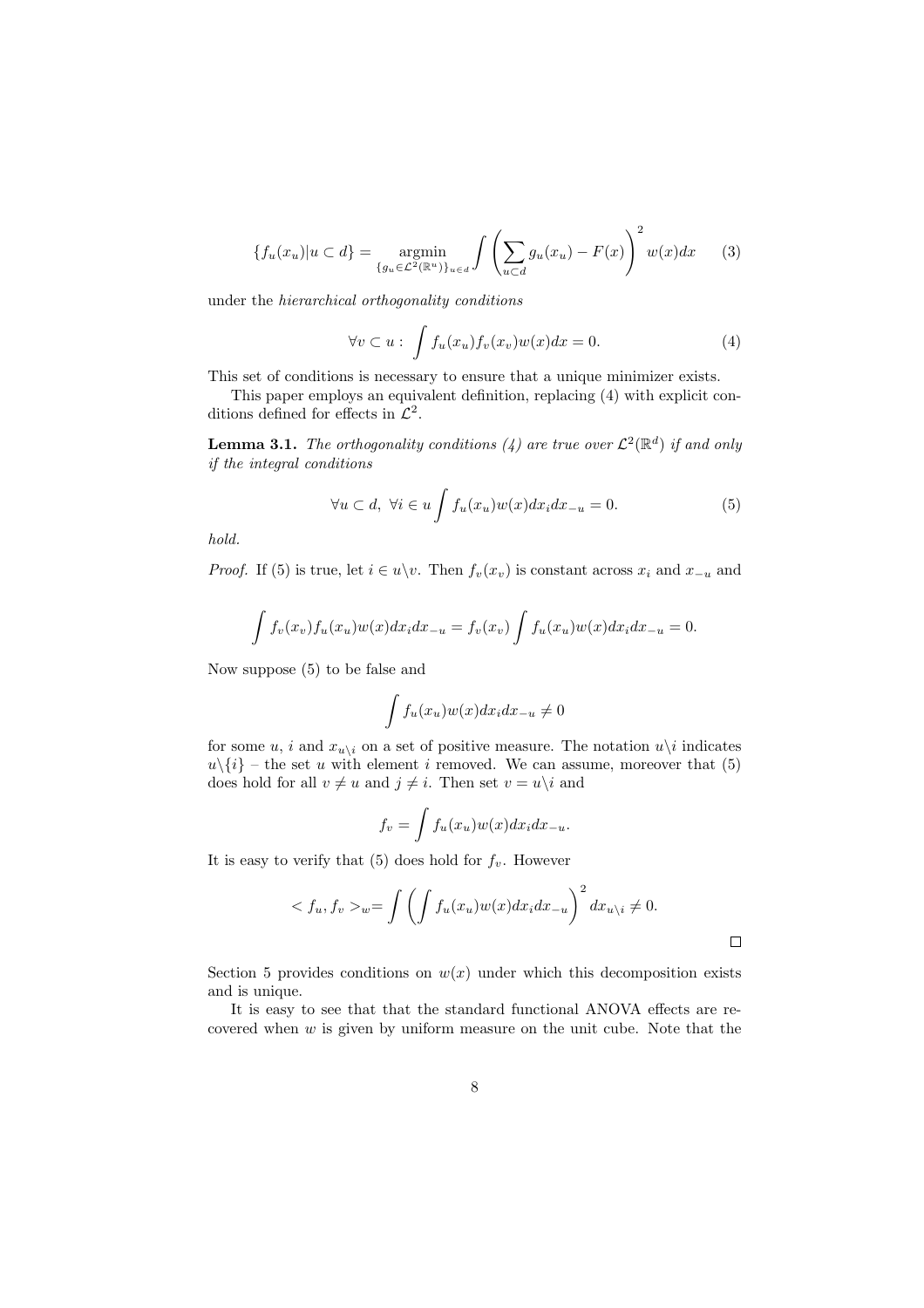conditions (5) usually appear as a consequence of the definition of the functional ANOVA save that the integral is now also taken over the variables  $x_{-u}$ . This made no difference when w assumed the variables to be independent. It is required when the components are viewed as being the result of a projection.

A natural weight function to choose is the density function  $p(x)$  governing the distribution of the input variables. The definition, however, is more general and there are times when we might wish to use others. We could want to include an estimate of the local variability of  $F(x)$ , for example, when it has been estimated from data. In machine learning, we may feel that it is more important to exclude large empty regions of predictor space than to find an exact estimate of the density. Hooker (2004a) provides one algorithm for doing this.

# 4 Orthogonality, optimality and additivity

We will briefly examine the extent to which this decomposition satisfies the desiderata for functional diagnostics set out in the introduction. By defining the functional ANOVA components in terms of a projection, we have already demonstrated that the effects are a jointly optimal approximation to F. However, equation (3) does not easily satisfy our need for a comprehensible quantity. Further, it seems unrealistic to attempt to estimate all  $2^d$  effects at once. Nonetheless, from (4), we can write an optimization criterion for a single effect, defining  $f_u(x_u)$  as the first component of the collection  $g_u(x_u), \{g_v(x_v)|v\subset u\}, g_{-u}(x_{-u}), \{g_{v'}(x_{v'})|-u\subset v\subseteq -i, i\in u\}$  that minimizes:

$$
\int \left( g_u(x_u) \sum_{v \subset u} g_v(x_v) + \sum_{i \in u} \sum_{-u \subset v' \subseteq -i} g_{v'}(x_{v'}) - F(x) \right)^2 w(x) dx \qquad (6)
$$

Here  $g_{-u}$  is subject to the relaxed condition

$$
\int g_{-u}(x_{-u})w(x)dx_{-u} = 0
$$

and similarly

$$
\int g_{v' \subset -j}(x_{v'})w(x)dx_{-u} = 0
$$

replaces the set of conditions given for each  $v \in -j$  and each  $j \in u$ . Effectively, replaces the set of conditions given for each  $v \in -j$  and each  $j \in u$ . Enectively,<br>we subsume  $\sum_{v \subset -u} g_v$  into  $g_{-u}$ , treating  $x_{-u}$  as a single variable, and relax our constraints accordingly.

We will make this explicit using a function  $F(x_1, x_2, x_3, x_4)$  with a four dimensional argument and underlying measure  $\mu(x_1, x_2, x_3, x_4)$ . Suppose that we are interested in the effect  $f_{12}$ . Then the orthogonality conditions (4) indicate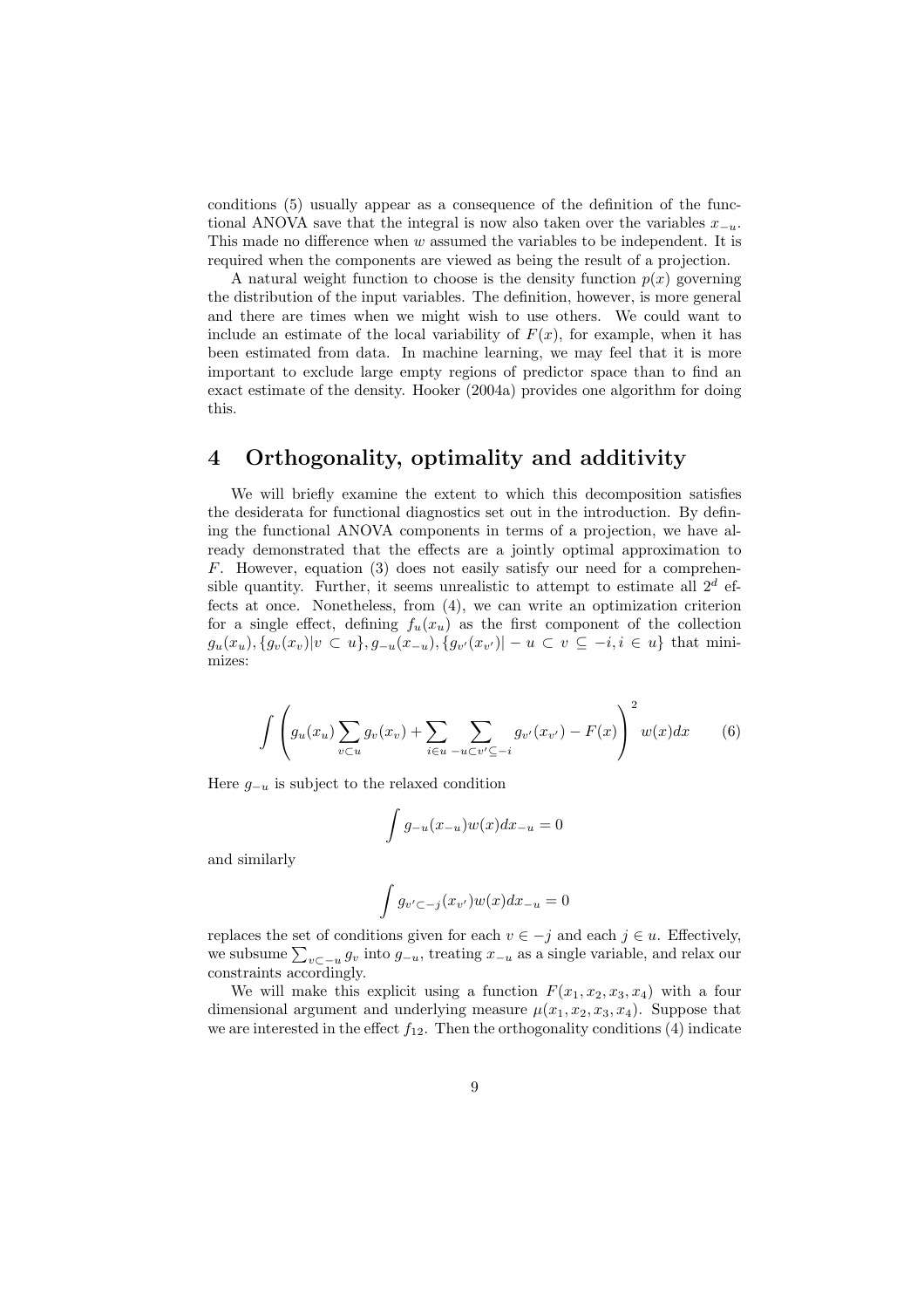that  $f_{12}$  is orthogonal to  $f_{123}$ ,  $f_{124}$  and  $f_{1234}$ . Further, although we need to estimate co-varying effects, we are happy to estimate  $g_{234} = f_{23} + f_{24} + f_{234}$ as a single function, similarly  $g_{134}$  and  $g_{34}$ . This then requires us to estimate  $f_{12}, f_1, f_2, g_{34}, g_{134}, g_{234}$  to minimize

$$
\int (f_{12} + f_1 + f_2 + g_{34} + g_{134} + g_{234} - F)^2 \mu(x_1, x_2, x_3, x_4) dx_1 dx_2 dx_3 dx_4.
$$

This optimization must be done subject to the constraints (5). Firstly the univariate effects integrate to zero:

$$
\int f_1(x_1)\mu(x_1, x_2, x_3, x_4)dx_1dx_2dx_3dx_4 = 0
$$
  

$$
\int f_2(x_2)\mu(x_1, x_2, x_3, x_4)dx_1dx_2dx_3dx_4 = 0
$$

Then the effect  $f_{12}$  integrates to zero against  $\mu$  for every value of  $x_1$  held constant. It also integrates to zero for every value  $x_2$  held constant.

$$
\int f_{12}(x_1, x_2) \mu(x_1, x_2, x_3, x_4) dx_2 dx_3 dx_4 = 0 \quad \forall x_1
$$
  

$$
\int f_{12}(x_1, x_2) \mu(x_1, x_2, x_3, x_4) dx_1 dx_2 dx_4 = 0 \quad \forall x_2
$$

Finally, the controlling effects must each integrate to zero against  $\mu$  while holding one of their values constant. However, since we are not interested in separating the effects of  $x_3$  and  $x_4$ , we only condition on both of these at once:

$$
\begin{array}{rcl}\n\int g_{34}(x_3, x_4) \mu(x_1, x_2, x_3, x_4) dx_1 dx_2 dx_3 dx_4 & = & 0 \\
\int g_{134}(x_1, x_3, x_4) \mu(x_1, x_2, x_3, x_4) dx_2 dx_3 dx_4 & = & 0 \quad \forall x_1 \\
\int g_{134}(x_1, x_3, x_4) \mu(x_1, x_2, x_3, x_4) dx_1 dx_2 & = & 0 \quad \forall x_3, x_4 \\
\int g_{234}(x_2, x_3, x_4) \mu(x_1, x_2, x_3, x_4) dx_1 dx_3 dx_4 & = & 0 \quad \forall x_2 \\
\int g_{234}(x_2, x_3, x_4) \mu(x_1, x_2, x_3, x_4) dx_1 dx_2 & = & 0 \quad \forall x_3, x_4.\n\end{array}
$$

Throughout the paper we will use  $d'$  to denote the cardinality of u. The original  $2^d - 1$  terms have now been reduced to  $2^{d'+1} - 1$ . Moreover, we can group the effects into two. Firstly, a projection,  $\sum_{v \subseteq u} g_v(x_v)$  onto  $x_u$  that we group would like to visualize and secondly, the remaining terms which act to control for the effect of covariance in the predictor variables.

In this setting we now have a comprehensible optimality criterion: we are finding the best fit of  $F$  on the space of functions with no higher interaction than u. Alternatively,  $f_u$  is the best representation of F using only  $x_u$  while controlling for the additive effects of other sets of variables. Further, an examination of the form of the functions being optimized in  $(6)$  shows that if  $F$  really does have an additive component  $f_u$ , then we must exactly recover F, and therefore  $f_u$ . Finally, using an appropriate  $w$  allows us to concentrate the fitting criteria on regions that are regarded as important, usually through having high probability mass.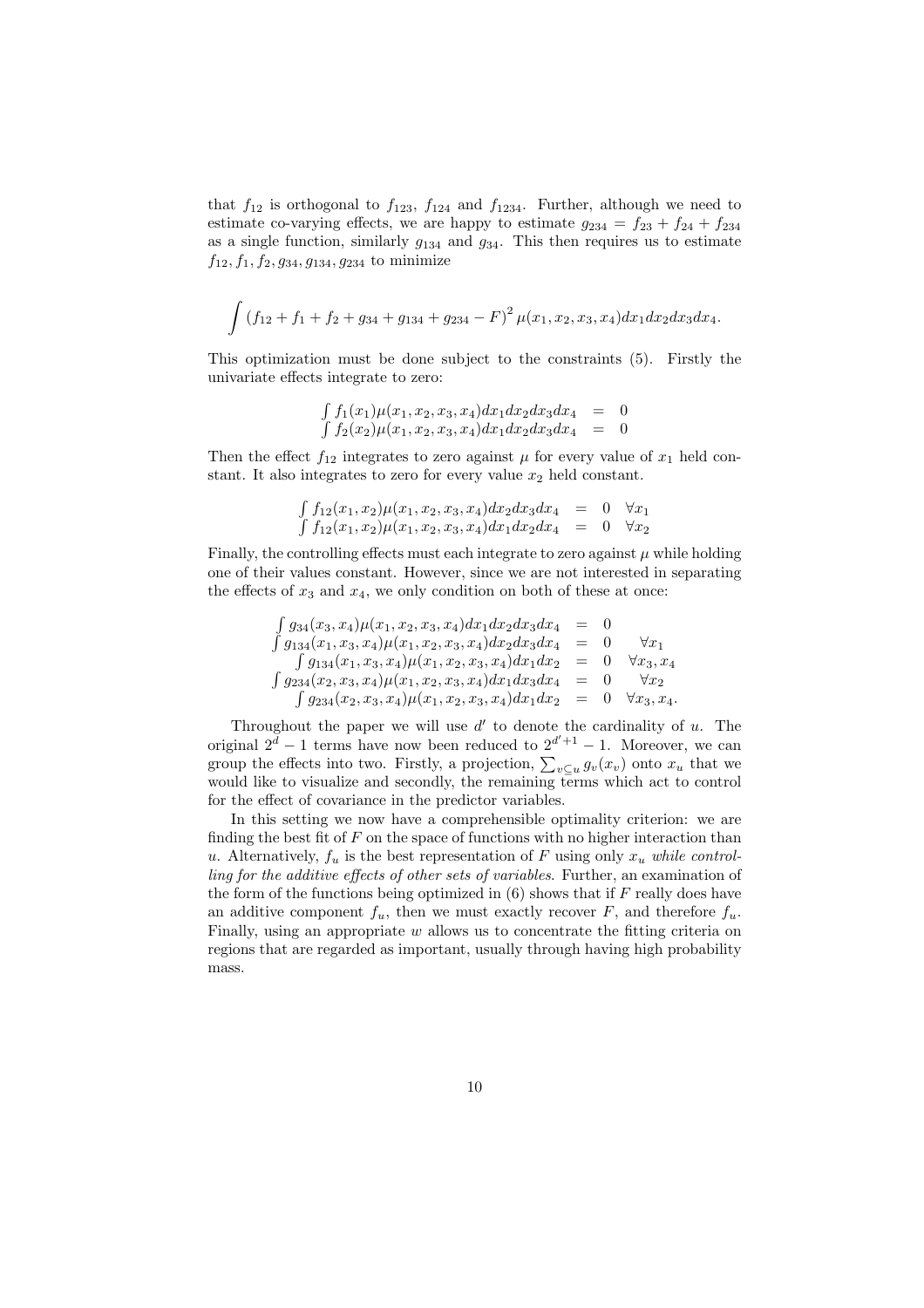### 5 Existence and uniqueness

Stone (1994) considered a decomposition defined for densities defined on hyper-rectangles of  $\mathbb{R}^d$  and bounded away from zero and infinity. It will be useful for later sections to generalize conditions under which the decomposition exists and is unique. For degenerate distributions - a bivariate distribution having support only on the line  $x_1 = x_2$ , for example - any function  $F(x_1, x_2)$  can be exactly represented on the support of the distribution by  $f_1(x_1) = F(x_1, x_1)$  or  $f_2(x_2) = F(x_2, x_2)$ . However, it is possible to show that a unique solution does exist under mild conditions on  $w(x)$ .

In this section we outline the conditions under which the generalization is well defined. The regularity condition that we require is the notion of grid closure:

**Definition 5.1.** A set  $\Omega \subseteq \mathbb{R}^d$  is grid closed if for any  $x \in \Omega$  and  $u \subset d$  there exists  $\{y^u \neq x\} \in \Omega$  such that  $y^u_u = x_u$ .

This means that for any point in  $\Omega$ , we can move in each co-ordinate direction and find another point. For the sake of the simplicity of language, we will associate a function with its support.

#### **Definition 5.2.** A measure w is said to be grid closed if  $supp(w)$ , is grid closed.

We have used the name "grid closed" to suggest the existence of a grid in  $\Omega$  for every point  $x \in \Omega$ . In fact, a full grid is not necessary and it is possible to define fractal sets that are grid closed but which do not contain any grid. Nonetheless, for practical purposes we will use a full grid.

Grid closure is a weak condition implied by more common regularity conditions. In particular, any open set is grid closed. This notion of directly motivates the approximation scheme in Section 6 through the following observation:

Lemma 5.1. Any grid or union of grids is grid closed.

Grid closure is essential to the following result

**Lemma 5.2.** Let w be grid closed. For any  $\{g_u | u \subset d\} \neq 0 \in \mathcal{L}^2_w$  that satisfy the integral constraints (5),  $\{g_u | u \subset d\}$  are linearly independent under the inner product defined by w.

Proof. Set  $g_u = \sum$  $v \neq u$   $\beta_v g_v \neq 0$ . By assumption, the  $\beta_v$  are not all zero. By the orthogonality (4),  $\beta_v = 0$  for  $v \supset u$ .

orthogonality<br>Now  $g_u = \sum$  $v\mathcal{Z}_u$   $\beta_v g_v$ . Consider any point  $x = (x_u, x_{-u}) \in \Omega_w$ . By grid closure, there is some other point  $y = (x_u, y_{-u}) \in \Omega_w$ . For any such  $y \in \Omega_w$ 

$$
g_u(x) = \sum_{v \not\supset u} \beta_v g_v(x_u, x_{-u}) = \sum_{v \not\supset u} \beta_v g_v(x_u, y_{-u}) = g_u(y)
$$

and therefore for any given  $z_{-u}$ ,  $g_u(x_u) = \sum_{v \not\supset u} \beta_v g_v(x_u, z_{-u})$  can be written as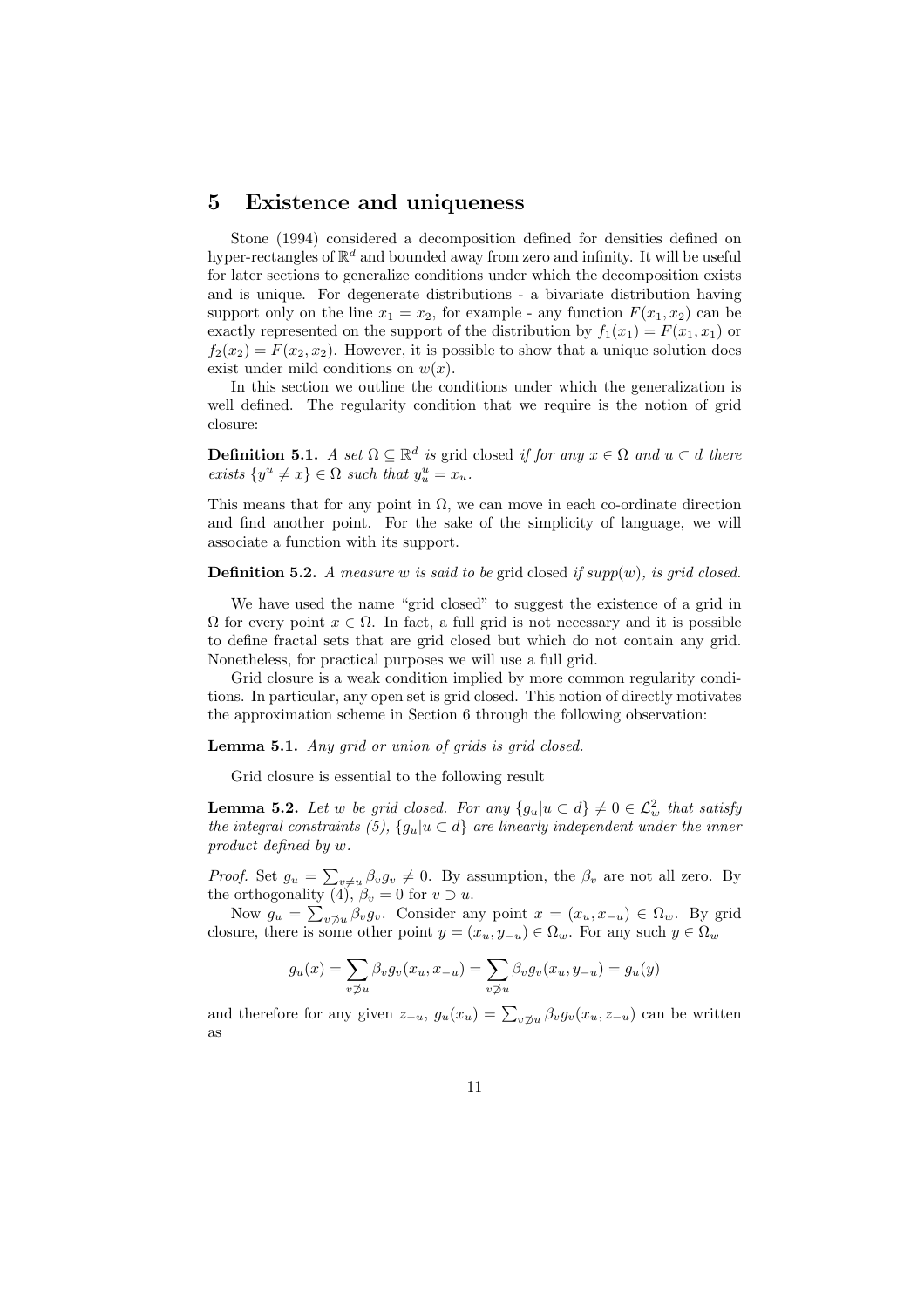$$
\sum_{v \not\supset u} \beta_v g_v(x_u, z_{-u}) = \sum_{v \subset u} f_v(x_v). \tag{7}
$$

for some functions  ${f_v}_{v\subset u}$  Now, observe that (4) implies

$$
\int g_u(x_u) f_v(x_v) w(x) dx = 0
$$

for any  $f_v$  by the condition (5).  $g_u$  is therefore orthogonal to  $\sum_{v \subset u} f_v(x_v)$  and we must have  $g_u = 0$ .  $\Box$ 

Grid closure is necessary here to ensure  $(7)$  holds. To demonstrate it's necessity, consider a bivariate w with support only on the line  $y = x$ . On the support of w,  $f(x) = f(y)$  for any f and we cannot insist on being able to write (7).

Linear independence states that each function has a unique representation in terms of lower order components. It is easy to see that the set

$$
\mathcal{G} = \left\{ g : g = \sum_{v \subset d} g_v(x_v) \right\}
$$

is closed in  $\mathcal{L}^2$  under the inner product defined by w. Using the conditions (4), the following is now a direct corollary of the projection theorem (Luenberger  $(1969)$ :

**Theorem 5.1.** For w grid closed and  $f \in \mathcal{L}^2_w$ , (3) has a unique minimizer under the constraints (5).

### 6 Grid measures and pointwise estimation

For small  $d'$ , equation  $(6)$  presents a feasible number of terms to be estimated. However, we are still faced with the need to estimate  $2^{d'-1}$  functions of dimension  $d-1$  under integral constraints. For even moderate d, this is not feasible using the tensor-products of piecewise polynomials studied in Stone (1994). The important realization here is that we are not interested in those functions except to control for the covariance in the underlying predictor space. We will therefore confine ourselves to estimating all terms in the decomposition only at a carefully chosen set of points.

Attempting to estimate these functions at a single point is, nominally, an under-determined task - assuming the points to be distinct in all dimensions, the function can be recovered exactly at those points using only one predictor. However, following Lemma 5.1, if the points are placed on a grid, then under the right constraints the problem becomes a solvable linear system.

Let us start with a set of N points  $x_i$  in  $\mathbb{R}^d$  generated by a uniform distribution over the range of interest. Then we will take as our grid the set of values: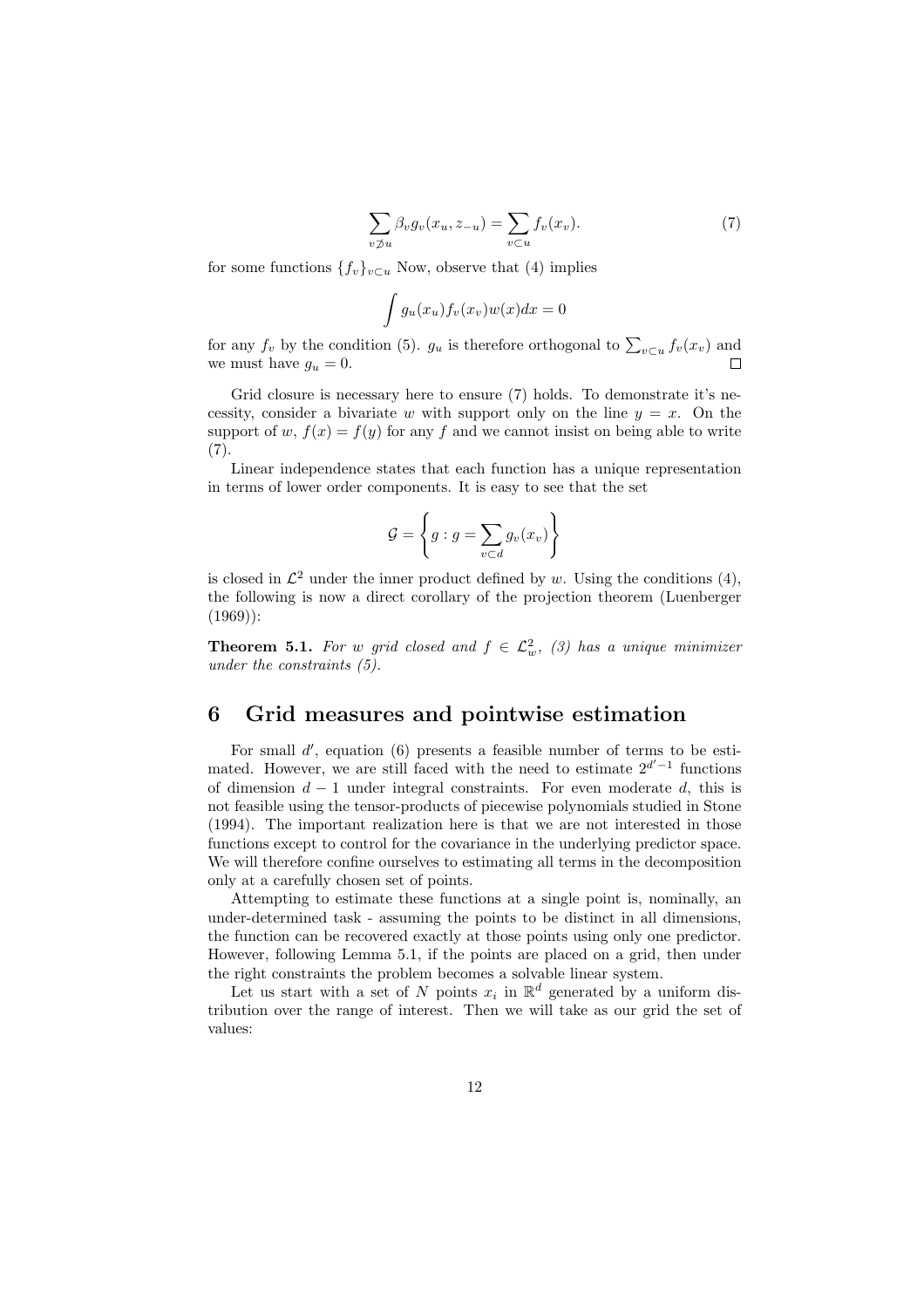$$
\{z_j\}_{j=1}^{N^{d'+1}} = \{x_{u_1,i_1}, x_{u_2,i_2}, \dots, x_{u_k, id'k}, x_{-u,j}\}_{i_1,\dots,i_{d'},j=1}^N. \tag{8}
$$

This is formed by taking all possible combinations of values for the predictors that appear in the initial random collection. Here the vector  $x_{-u,j}$  is treated as a single value and its entries are not permuted with respect to each other. We will denote by  $\mathcal{I}_u$  the union of sets of subsets  $\{v \subseteq u\}, \{-u\}, \{-u \subset v' \subseteq -i | i \in u\}.$ We will use the convention that  $z_{v,k}$  denotes only those dimensions in the vector  $z_k$  which are indexed by v.

We now translate (6) into the problem of finding  $\{f_v(z_{v,k})|v \in \mathcal{I}_u, k \in$  $1, \ldots, N^{|v|}$  to minimize

$$
\sum_{i=1}^{N^{d'+1}} w(z_i) \left( \sum_{v \in \mathcal{I}_u} f_v(z_{v,i}) - F(z_i) \right)^2 \tag{9}
$$

under the constraints:

$$
\forall v \in \mathcal{I}_u, \forall j \in v, \forall z_{v,k} : \sum_{i=1}^N \left( \sum_{l=1}^{d'-|v|+1} w(z_{v,i}, z_{-v,l}) \right) f_v(z_{v \setminus j,k}, z_{j,i}) = 0 \quad (10)
$$

We can regard regard the effect values at the data points,  $f_u(z_i)$ , as parameters to be estimated. Then (9) can be written as a linear least squares problem:

$$
\text{minimise } (Xf - F)^T W (Xf - F) \tag{11}
$$

where F is a vector whose ith component is  $F(z_i)$ , the vector f lists the value of  $f_u(z_i)$  for each u and i and W is a diagonal matrix with  $w(z_i)$  on the diagonal. This is minimized under the constraints (10), written as

$$
Cf = 0.\t\t(12)
$$

Here both  $X$  and  $C$  perform addition on the components of  $f$ . We index the rows of X by  $k \in 1...N^{d'+1}$ , corresponding to grid points. The columns are indexed by  $(v, j)$ , for  $v \in \mathcal{I}_u$  and  $j \in 1 \dots N^{d'+1}$ , corresponding to effects v evaluated at the grid points  $z_{v,i}$ , then

$$
[X]_{k,(v,j)} = \begin{cases} 1 & \text{if } z_{v,j} = z_{v,k} \\ 0 & \text{otherwise} \end{cases}
$$

This is a highly sparse system which corresponds to the matrix of effects that would be used to represent an ANOVA model for categorical predictors using all but the highest-order interaction.

Cf is the matrix representation of (10). Its rows are indexed by  $(v', j, k)$ corresponding to the sum over dimension j at  $z_{v',k}$  of  $f_{v'}(z_{v',k})$ . Its columns are indexed the same way as  $X$ . We can then write the entries of  $C$  as being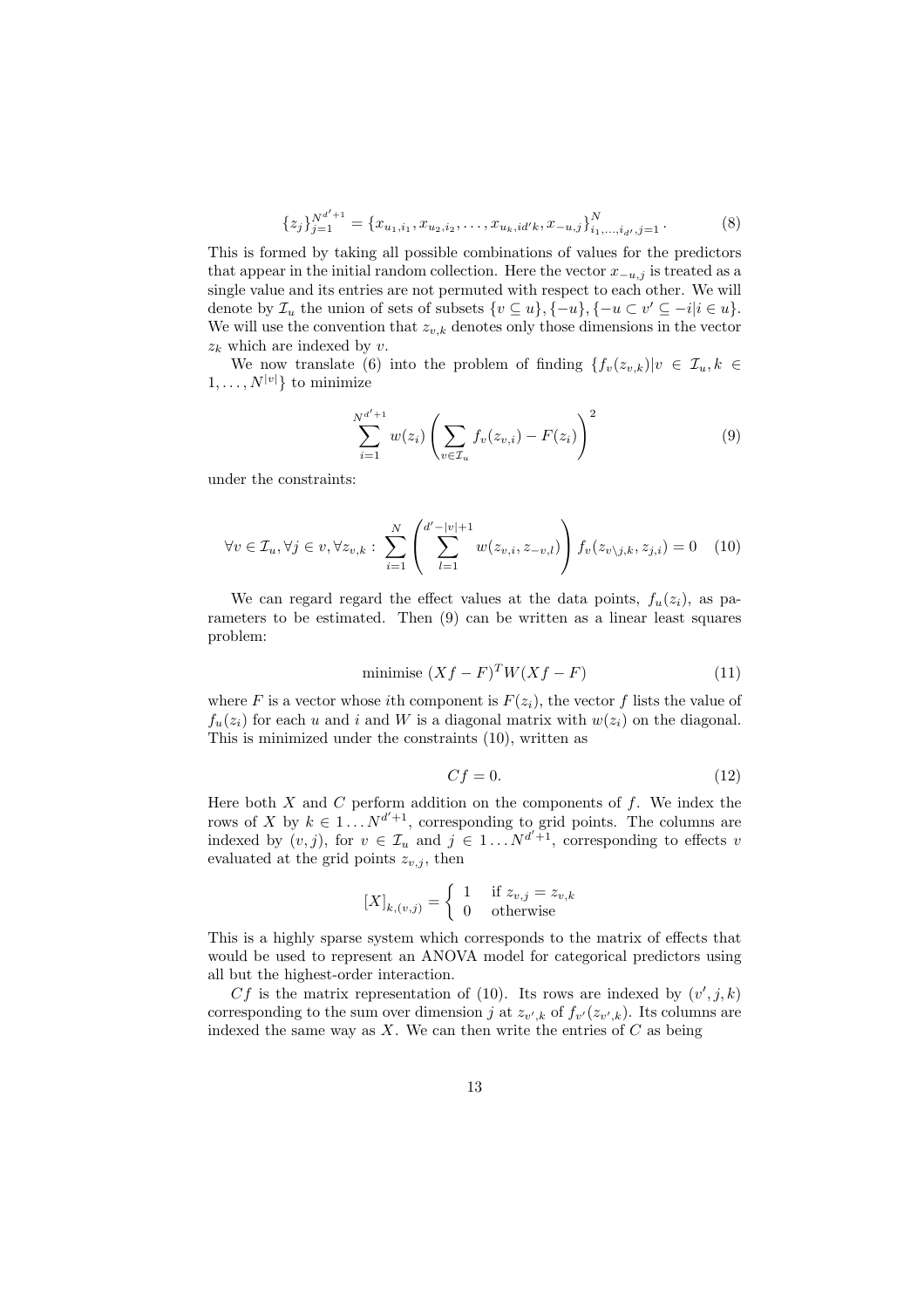$$
[C]_{(v',j,k),(u,i)} = \begin{cases} \sum_{l=1}^{N} w(z_{-j,k}, z_{j,l}) & \text{if } u = v \text{ and } z_{v'\backslash j,k} = z_{u\backslash j,i} \\ 0 & \text{otherwise.} \end{cases}
$$

This can be re-expressed as

$$
C=Y\tilde{W}
$$

with  $\tilde{W}$  representing a matrix with  $X^T w$  on the diagonal and

$$
[Y]_{(v',j,k),(u,i)} = \begin{cases} 1 & \text{if } u = v \text{ and } z_{v'\setminus j,k} = z_{u\setminus j,i} \\ 0 & \text{otherwise} \end{cases}
$$

Solving via the method of Lagrange multipliers results in a very large, very sparse, weighted linear system of the form

$$
\left[\begin{array}{cc} X^T W X & \tilde{W} Y^T \\ Y \tilde{W} & 0 \end{array}\right] \left[\begin{array}{c} f \\ \lambda \end{array}\right] = \left[\begin{array}{c} F \\ 0 \end{array}\right]. \tag{13}
$$

where  $\lambda$  gives the Lagrange multipliers. To provide an idea of the practical size of the system, using a grid with  $N$  points in each dimensions, this system has  $N^{d'+1}$  equations in

$$
\sum_{j=0}^{d'} {d'+1 \choose j} N^j = (N+1)^{d'+1} - N^{d'+1} \approx N^{d'}
$$

unknowns and a further

$$
\sum_{j=1}^{d'} \binom{d'+1}{j} j N^{j-1} \approx N^{d'-1}
$$

constraining equations. Solving such a system is computationally feasible for small  $d'$  and moderate N. Given that we are interested in visualizing effects of order only 1 or 2, this is quite adequate.

Note that where  $w(z)$  is a product of univariate functions, this system exactly reproduces the equivalent estimation of standard functional ANOVA effects, using the  $z_i$  as evaluation points. This can be seen by taking the grid of z's as point masses.

The structure of this linear system allows for higher order effects if we employ an iterative method. For large N or d', even storing  $X^T X$  can be prohibitive. However, since both  $X$  and  $C$  effectively act as known addition operators, they need not be stored at all. In this setting, Conjugate Gradient methods, can provide a significant storage saving. See, for example, Press et al. (1997) for a description of these methods and their properties.

The full product on  $N^{d'+1}$  points is also not necessary. Lemma 5.1 makes the observation that identifiability only requires  $(d'+1)^{d'+1}$  points on a product grid under the constraints (10). Thus we can reduce the computational complexity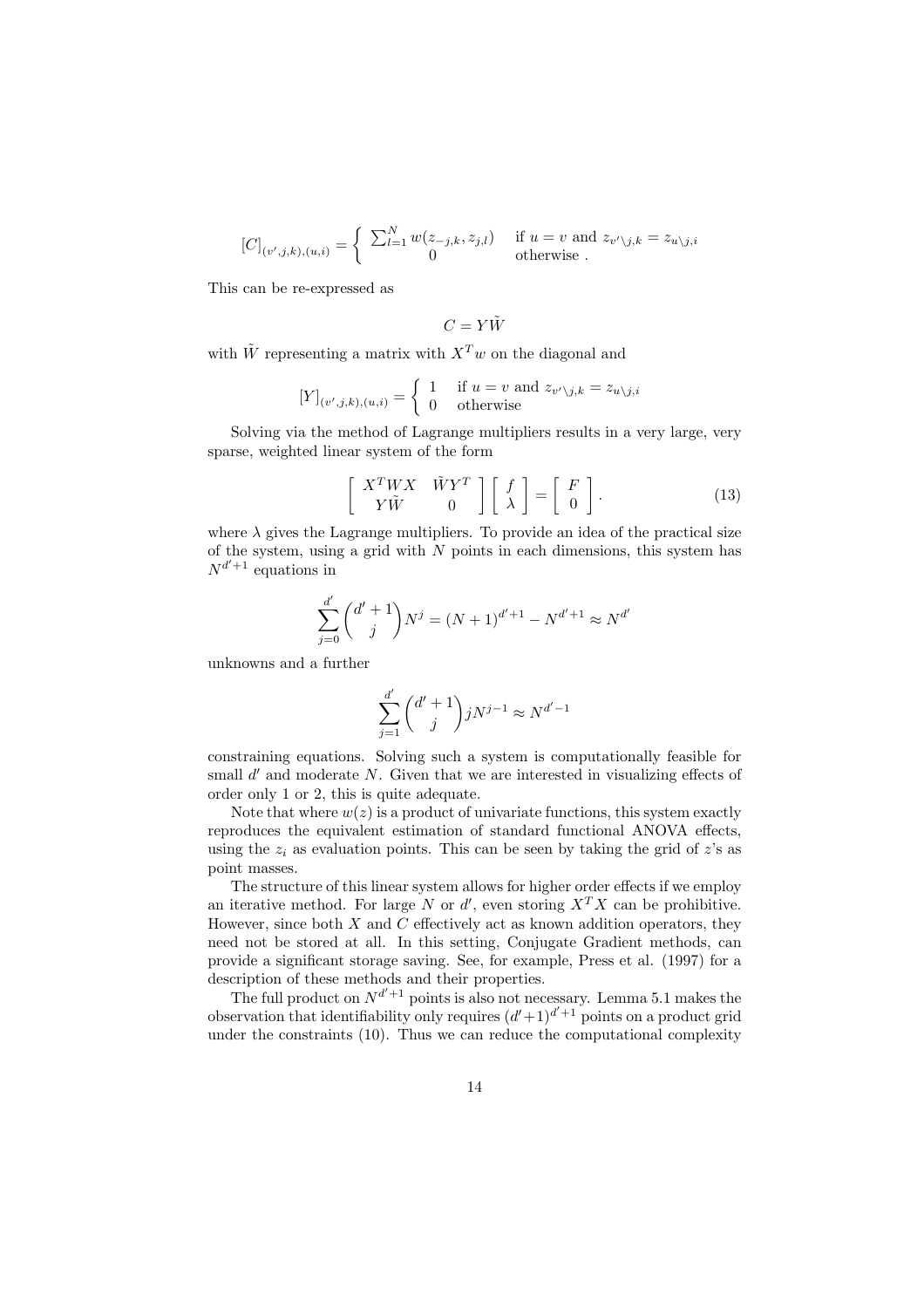significantly by taking the original set of points in smaller groups and only forming products among those groups. The use of grid-based methods make the estimates of  $f_u(z_k)$  highly correlated and produces smooth representations of the effect when these points are interpolated. If multiple grids are used that do not share points, these estimates will become rough, necessitating a smooth when they are plotted.

A quick and easy alternative to the numerical methods suggested above is to use existing software for computing standard a ANOVA with differential weights on each observation. Once a grid is formed and the prediction and density functions evaluated on it, the values of that grid in each dimension may be taken as being categorical values. An ANOVA, including all necessary interactions, can then be calculated and the resulting coefficients used as the vector  $f$  from  $(11)$ . Standard ANOVA calculations do not include the constraints (12), but instead typically set one co-efficient equal to zero. This may introduce a distortion since the effects will no-longer necessarily satisfy (4). Experimentation with such a method using the R statistical package found that it gives very reasonable estimates, but that it quickly became computationally intensive when large numbers of grid points were used. Effect values can be undefined when there is zero marginal weight where they ought to occur. R was found to helpfully flag such values as missing and to produce holes in the corresponding contour plots to indicate that this was the case.

### 7 Non-uniform sampling schemes

Using a base set of uniformly distributed points as the seed for the grids used above suffers from the problem of poor coverage in large dimensions. In particular, if w is zero in large parts of predictor space, we run a risk of leaving the solution to (9) undefined by giving weight zero to too many rows. Even when a solution can be found, by effectively removing a large number of points from the estimation, we can increase the variance associated with the estimate.

An immediate solution to this problem is to try to concentrate the points on regions of high weight and adjust  $w(x)$  accordingly. Since the points must lie on a union of grids, using the original data as a seed and dividing  $w(x)$  by the product of its marginals is a first solution.

There is a disadvantage to this approach in that we may desire to see the effect plotted at points more uniformly distributed than the empirical marginal of the dimensions,  $x_u$ , in question. In this case, taking a uniform sample, or uniformly-spaced points in only these dimensions may be appropriate. We can then form a product distribution and divide by the marginal on  $x_{-u}$ , treating this collection of variables as a single variate as in (6). This technique is employed in Section 11. Quasi Monte Carlo approaches could also be used here to get a more even distribution of approximation points.

Specific models of the distribution of the underlying training data can point to alternative, more efficient estimation schemes. Mixture of Gaussian models, or more general mixtures of products can be used to generate a grid measure for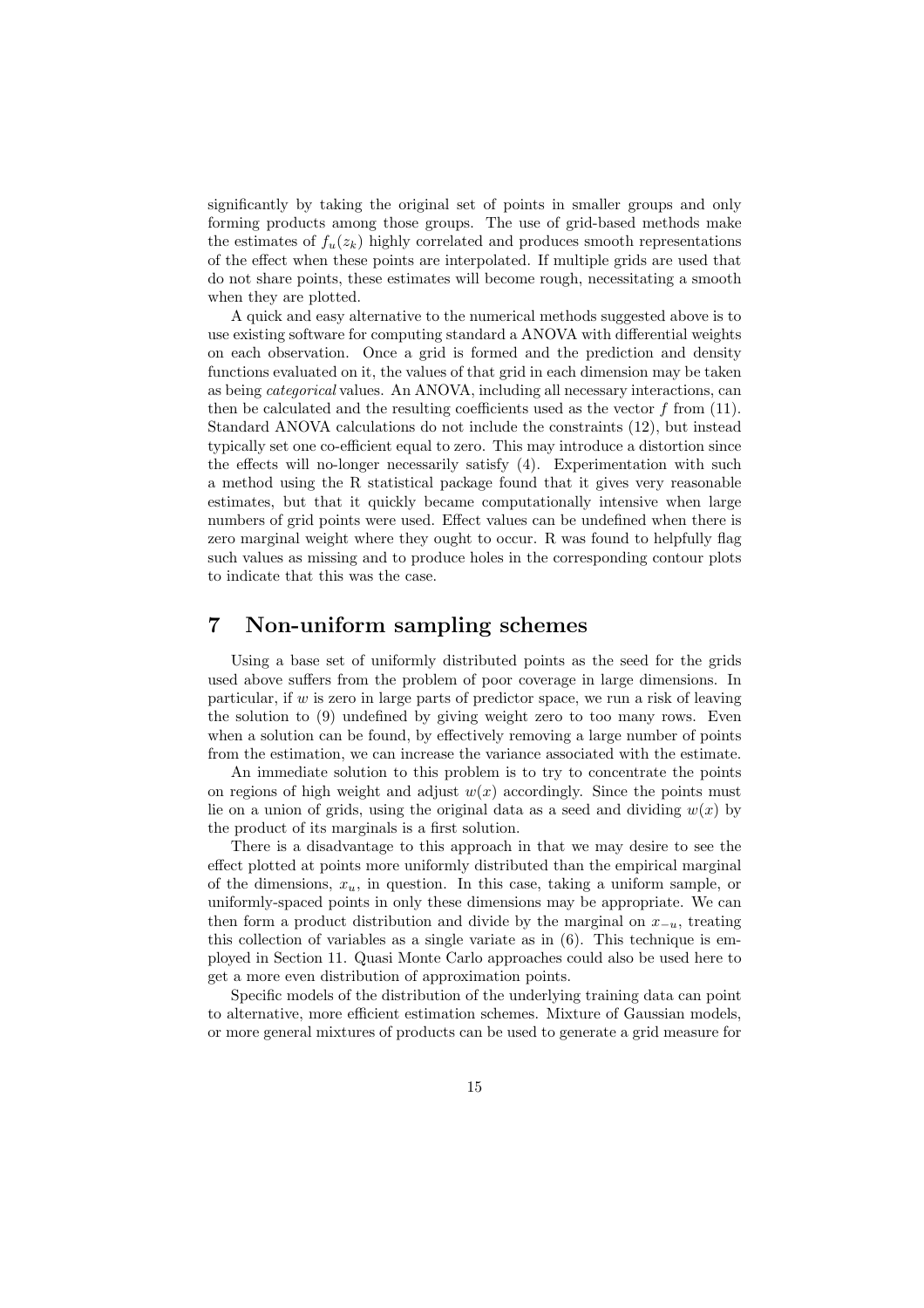each term in the mixture. These can then be employed to provide identifiability at both lower computational cost and avoiding using rows that are given zero weight.

### 8 Estimates of sample variance

Variances for effect estimates are not commonly given as part of diagnostics displays. Nonetheless, it is important to have some idea of how stable the displayed effects are. Estimates of effect variance under the proposed estimation scheme are complicated by two factors; the grid-based nature of the approximation and the use of the weighting function w. The first of these will also be a concern for functional diagnostics based on the standard functional ANOVA when a set of grid points is used for evaluation. This occurs, for example, in the partial dependence plots examined in Section 10.In this section, we provide an estimate of the variance of the proposed effect estimates and indicate how it may accommodate variability in  $F$  and  $w$ .

While our effect estimates have a very similar flavor to that of the standard (non-functional) ANOVA, the analysis of their variability is substantially different. For each point, the observation  $F(z_i)$  can still be written as

$$
\sum_{v \subseteq u} g_{u, z_i} + \sum_{j \in u} g_{-j, z_i} + g_{-u, z_i} + \epsilon_i \tag{14}
$$

where  $\epsilon_i = \sum$  $v\supset u g_v(z_i)$ . We have subscripted the  $z_i$  here to mimic the standard ANOVA effect. However, there may be dependence between  $\epsilon_i$  and  $\epsilon_j$  when it is known that  $z_{v,i} = z_{v,k}$  for some v. Moreover, the least squares criterion (9) is weighted by  $w(z_i)$  which must also be considered to be random.

We propose a  $\delta$ -method approximation of effect variance using the values  $w(z_i)$  and  $w(z_i)F(z_i)$  as statistics. While these statistics likely not to be Gaussian, observe that the estimate as defined in (13) may be written as

$$
\hat{f} = Z(W)^{-1}X^TWF\tag{15}
$$

where  $Z(W)$  represents the left hand side of (13).  $X<sup>T</sup>$  can be regarded as an addition operator. In this case

$$
X_{(u,k),i}^T G = \sum_{z_{u,j}=z_{u,k}} G(z_j);
$$

summing the weighted function values that correspond to the effect  $f_u(x_{u,k})$ . We now note that a sum in one co-ordinate  $j$ :

$$
\sum_{i=1}^{N} w(z_{j,i}, x_{-j}) F(z_{j,i}, x_{-j})
$$

is a sum of independent random variables to which the central limit theorem can be applied when we condition on  $x_{-j}$ . Using these sums as statistics creates a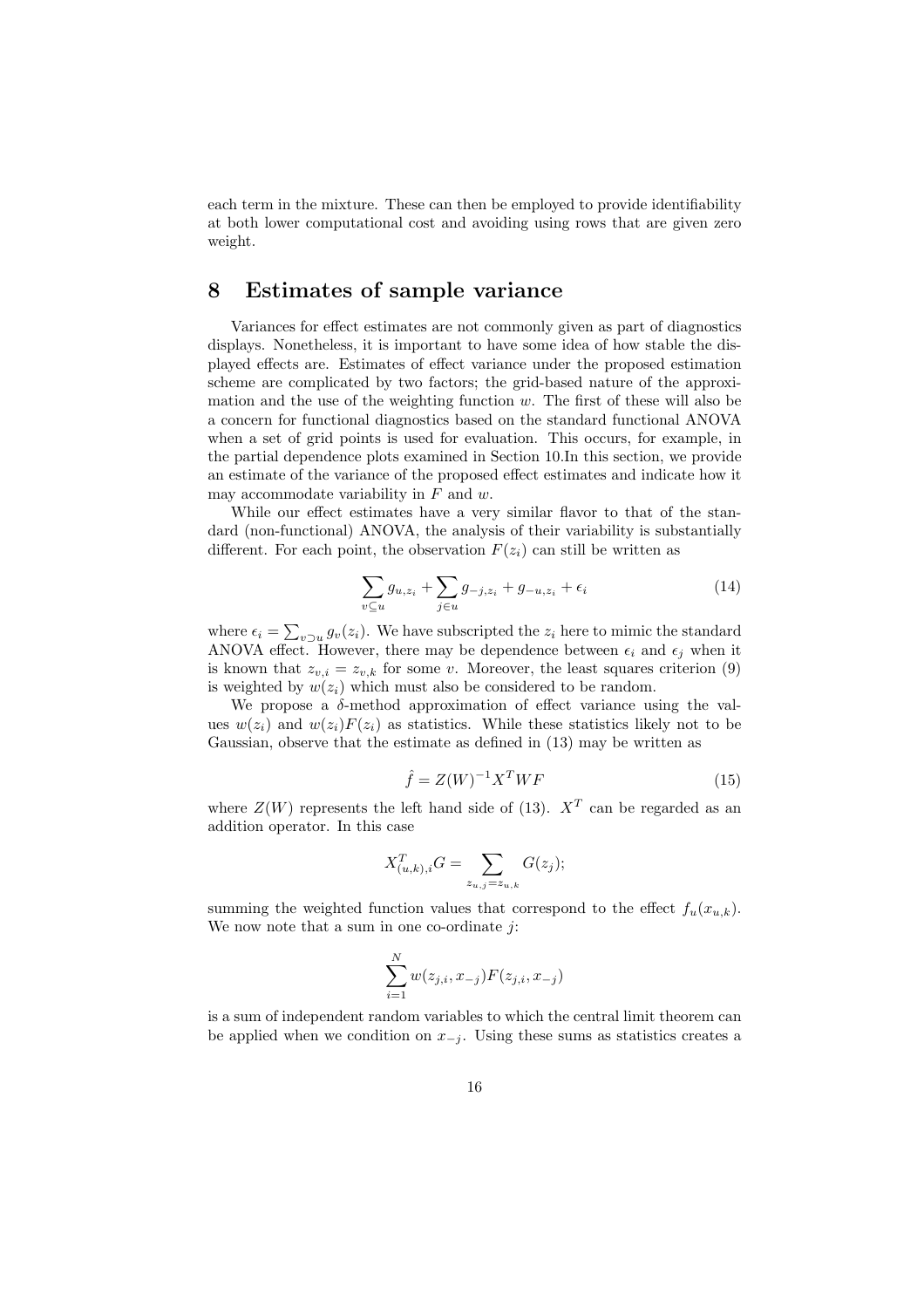computationally more efficient estimate than using individual  $w(z_i)F(z_i)$  values. The resulting variance estimate will be the same, however, and we will employ the latter as providing a clearer exposition.

Similar calculations allow the terms  $X\tilde{W}$  to be expressed as sums of the  $w(x_i)$ and hence the central limit theorem can also be employed with respect to them. Unfortunately,  $X^TWX$  has terms involving individual  $w(x_i)$ , meaning that the δ-method approach must be regarded as being heuristic. We devote the rest of this section to outlining how such an approach may be made computationally feasible.

The  $\delta$ -method requires the derivatives of  $\hat{f}$  with respect to WF and W. The first of these is simply

$$
Z(W)^{-1}X^T.
$$

For the second, the derivative with respect to  $w(z_i)$  may be given by

$$
-Z(W)^{-1} \frac{dZ(W)}{dw(z_i)} Z(W)^{-1} X^T W F = -Z(W)^{-1} \frac{dZ(W)}{dw(z_i)} \hat{f}
$$

These vectors then form the columns of a large matrix which may be re-expressed as

$$
-Z(W)^{-1} \left[ \begin{array}{c} X^T \tilde{F} + \tilde{\lambda} X^T \\ Y \tilde{f} X^T \end{array} \right] = -Z(W)^{-1} D
$$

where  $\tilde{F}$  and  $\tilde{\lambda}$  are a diagonal matrices with diagonals  $X\hat{f}$  and  $Y^T\lambda$  respectively and  $\tilde{f}$  has  $\hat{f}$  on the diagonal.

The covariance matrix of f and  $\lambda$  can now be written as

$$
Z(W)^{-1}\left[X^T \Sigma_F X - X^T \Sigma_{FW} D^T - D \Sigma_{FW}^T X + D \Sigma_W D^T\right] Z(W)^{-1}
$$

where  $\Sigma_F$ ,  $\Sigma_W$  and  $\Sigma_{FW}$  represent the co-variance matrices for F, W and between  $F$  and  $W$  respectively. These are calculated from the data, taking into account the grid structure of the estimation. In particular,  $w(z_i)$  and  $w(z_i)$ are given non-zero correlation,  $\sigma_v^2$ , if  $z_i$  and  $z_j$  agree on some subset v of their indexes. This is calculated by the sample correlation of all pairs  $w(z_i)$  and  $w(z_i)$ for which  $z_{v,i} = z_{v,j}$ . There are  $2N^{d'}$  correlated pairs among  $N^{2(d'+1)}$  entries in  $\Sigma_W$ , making this very sparse.  $\Sigma_F$  and  $\Sigma_{FW}$  are calculated in the same manner.

These estimates change if we fix the values of the estimation points in the dimensions  $u$  – we typically will take a fixed grid in the dimension of interest. In this case we need to calculate  $\sigma_{v,i}^2$  for each point i in this grid. In this case, the matrices  $\Sigma$  become more sparse since the correlation between any two points is non-zero only if they share the same  $z_{-u,k}$ .

If  $F$  or  $w$ , or both, are regarded as random and some knowledge is assumed of their variance at each of the evaluation points, then the covariance matrices  $\Sigma$  may be augmented with these variances as well.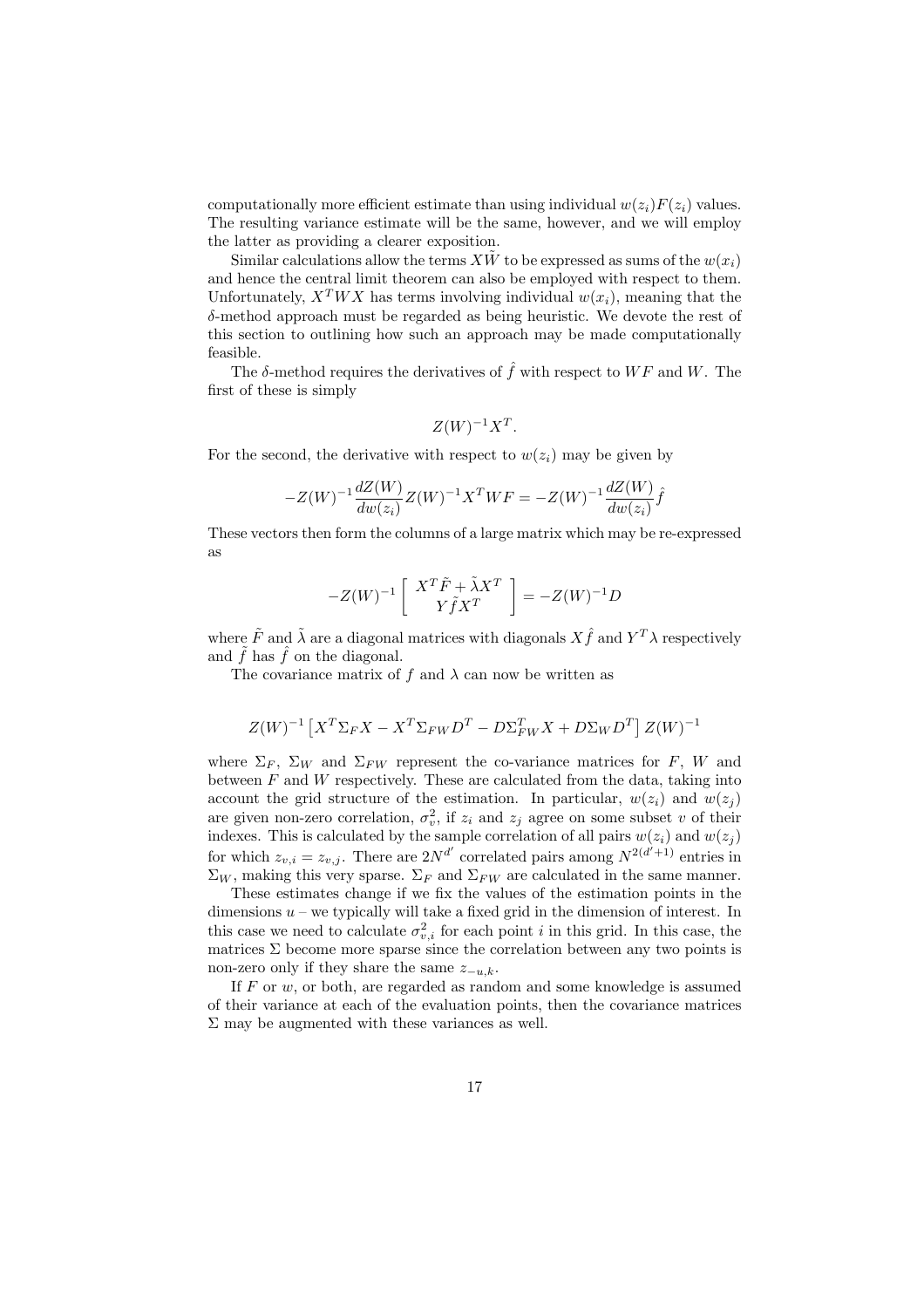It is natural to view the proposed approximation to the effect  $f_u$  as being given by a linear interpolation of the calculated effect values. This would correspond to a finite element discretization of (6). Huang (1998) demonstrates that a finite-element approach provides a consistent estimate and gives rates of convergence under independent sampling. The approach in this paper, however, involves terms of dimension  $d-1$  which are not amenable to a finite element approximation. If they were, the problem would reduce to straight-forward numerics. More formal analysis of these techniques are beyond the scope of this paper, but would require the high dimensional terms to be explicitly regarded as nuisance parameters.

### 9 A simulated demonstration

We will demonstrate the viability of the decomposition that we have proposed. In particular, we will start out by demonstrating that we can recover additive components while ignoring effects that occur only in a region of zero probability. This is true even if the additive components share variables.

The example that we present is defined on the unit cube. We will take as a function

$$
F(x, y, z) = xy + xz + yz \tag{16}
$$

to which we will add a spurious term,

$$
5I(x > 1/2, y > 1/2, z > 1/2)
$$

where  $I(x > 1/2, y > 1/2, z > 1/2)$  is the indicator of all of x, y and z being greater that  $1/2$ . This results in an approximation

$$
\hat{F}(x, y, z) = F(x, y, z) + 5I(x > 1/2, y > 1/2, z > 1/2)
$$

We have chosen an indicator function to be particularly visible in contour plots. When the term is only non-zero outside the support of the underlying measure, we do not wish it to appear in the estimated effects.

To evaluate the weighted functional ANOVA, a sample of ten uniformly distributed points was drawn and the product distribution of these points taken as in (8). Figure 4 presents contour plots of the second order effects for this function defined on three different measures. The first of these is the unit cube providing the standard functional ANOVA effects and the distortion due to the spurious term is evident. The second subtracts the upper corner from the cube - exactly that part of the cube in which the spurious effect occurs. Here the desired components are recovered exactly. The final distribution further removes all the upper corners from each of the faces of the cube, leaving an "L"-shaped marginal distribution in each pair of variables such as in Figure 1. The bivariate effects are again recovered, apart from in the top right corner where they are left appropriately undefined.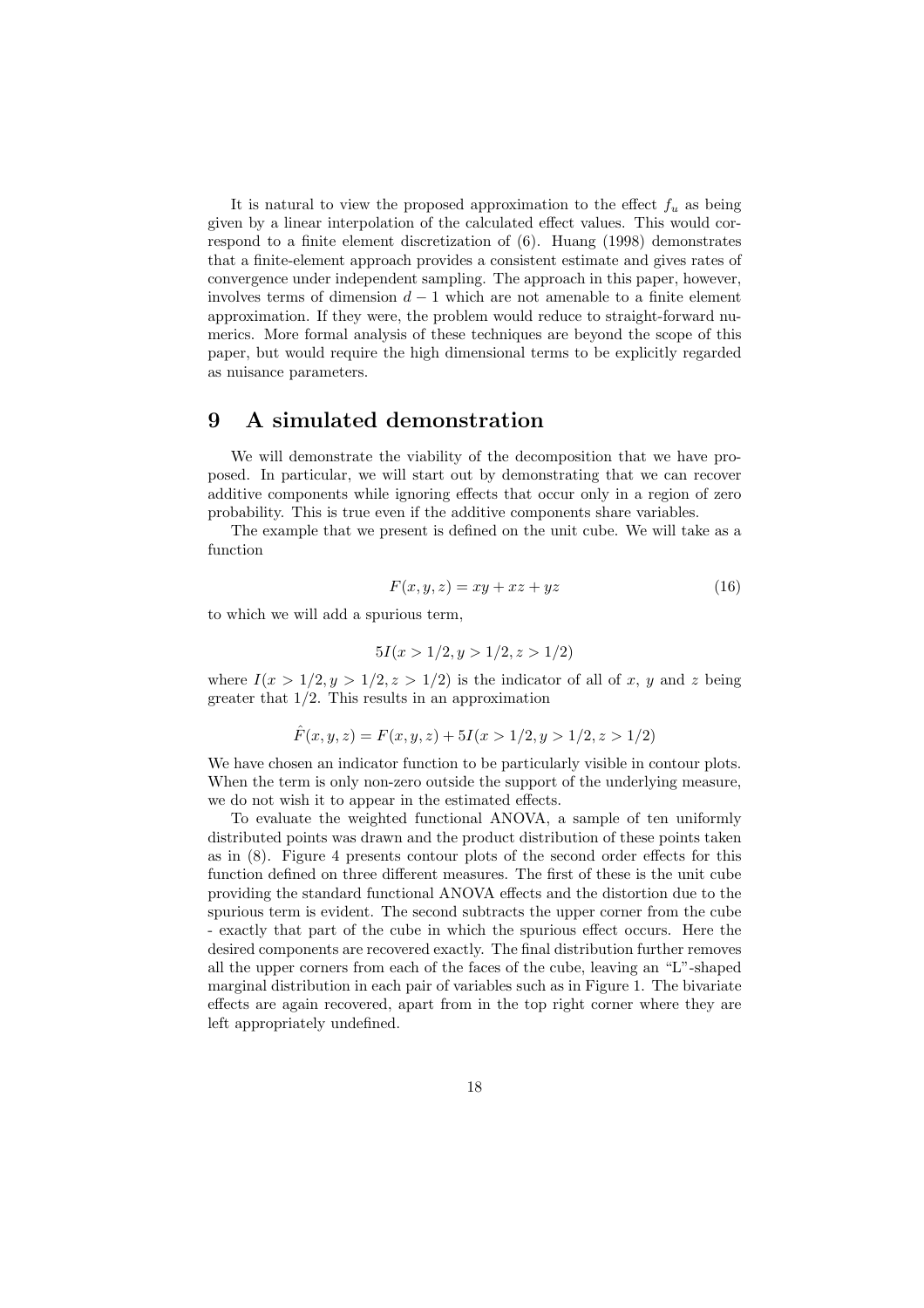

Figure 4: Bivariate effects for the function (16) defined on three successively more compact measures, the marginal distribution of each is given by background shading.

### 10 Diagnostics for machine learning

Many current diagnostic tools make use of the standard functional ANOVA or some version of it. In doing this, they form product distributions at least between sets of predictors. The functional ANOVA was employed with a uniform distribution by Jiang and Owen (2003) and Roosen (1995) to provide bivariate plots of low dimensional effects. A plot given for the effect of  $x<sub>u</sub>$  would show

$$
F_u(x_u) = \sum_{v \subseteq u} f_v(x_v),
$$

the direct projection of F onto the subspace of predictors  $x_u$ . Roosen (1995) suggests the presentation of a matrix of plots. Effects for individual predictors would be given in the diagonal elements, with elements above the diagonal providing the corresponding bivariate effect. Below the diagonals, we give the conditional variance of F at  $x_u$ . That is

$$
\int (F(x) - F_u(x_u))^2 dx_{-u}
$$

which indicates the variability of  $F$  at the point  $x_u$ . This also corresponds to the sampling variability of a Monte Carlo integration and is used to create one standard error bounds around the main effect plots. We have demonstrated this presentation in Figure 6. We note, in particular, that if  $F$  can be expressed as  $G_u(x_u) + G_{-u}(x_{-u})$ , this variance should be constant. Neither constant variance, nor the correspondence between variation and sample variance are maintained for weighted functional ANOVAs. In this case it would be appropriate to display the weighted conditional variance:

$$
\int w(x)(F(x) - F_u(x_u))^2 dx_{-u}.
$$

in sub-diagonal elements. This quantity has been employed in Figure 7.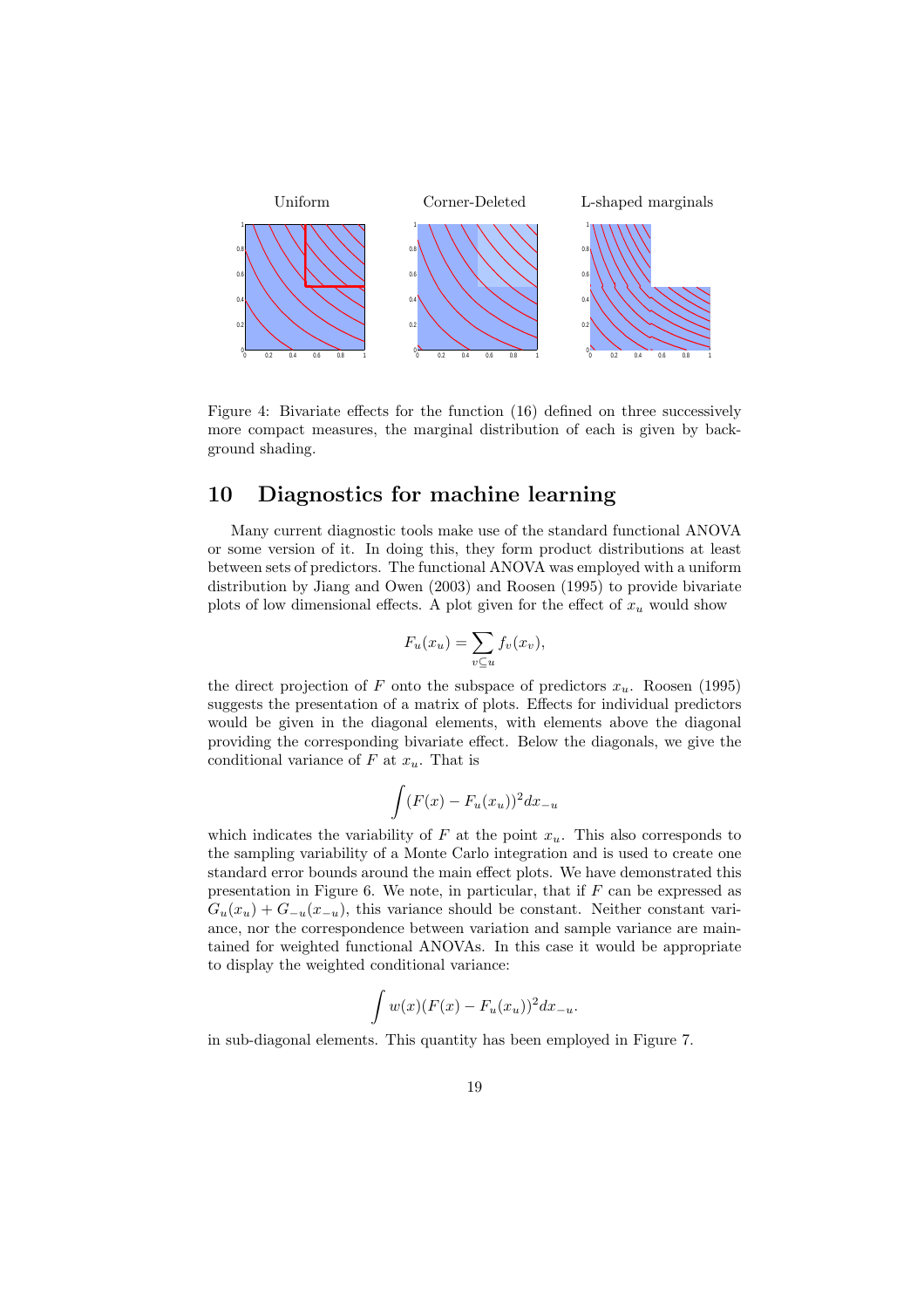The influence of the underlying distribution on effects has been partially recognized in machine learning diagnostics. Friedman (2001) proposes partial dependence, given by

$$
f_u(x_u) = \int_{x_{-i}} F(x) dP_{-u}
$$
 (17)

where  $P_{-u}$  is the marginal distribution of  $x_{-u}$ .  $P_{-u}$  can then be approximated by the empirical marginal, giving the data-based estimate:

$$
\hat{f}_u(x_u) = \frac{1}{N} \sum_{i=1}^{N} F(x_u, x_{i, -u}).
$$
\n(18)

Both Friedman (2001) and Linton and Nielsen (1995) note that this estimate recovers additive or multiplicative components up to constants.

Viewed as a projection operator, rather than as integration, this estimate corresponds to the projection with respect to the measure  $P_u(x_u)P_{-u}(x_{-u}),$ implicitly assuming  $x_u$  and  $x_{-u}$  to be independent. For the bivariate plots described in the introduction, the standard functional ANOVA is equivalent to the partial dependence plot, both of them being misleading. Breiman (2001) makes use of a similar idea – randomly permuting the values of one of the variables – to develop measures of variable importance.

The concern of this paper is is that a product distribution can place potentially large probability mass in areas of extrapolation. In these areas functional behavior is dictated by the properties of the particular learning technique employed rather than the behavior of observed data. This can lead to significant distortions in the effects that are presented. Polynomial models and models using corresponding kernels can exhibit large Gibbs effects away from data. These then produce effects that exibit larger variation than actually exists. More conservative models that tend to finite constants at infinity are also problematic, in allowing potentially interesting effects to be dampened out by large, empty regions in which the function is close to flat. Further, both Gibbs effects and some types of constant extrapolation – notably tree models – are highly variable under re-sampling of the data. This results in unstable and misleading effects.

## 11 The Boston Housing Data

We make use of the Boston Housing Data, introduced in Harrison and Rubinfeld (1978), as a real world demonstration. This data set has been extensively studied. It consists of 506 data points containing measurements on the suburbs of Boston. 13 demographic and geographic attributes were measured as predictors of median housing price. We will use a support vector machine, trained using the default values of the svm function in the R statistical package, as a prediction function. Support vector machines may be thought of as a kernelregression method that optimizes a soft-threshholded absolute-value criterion. For our purposes it can be thought of simply as a black box.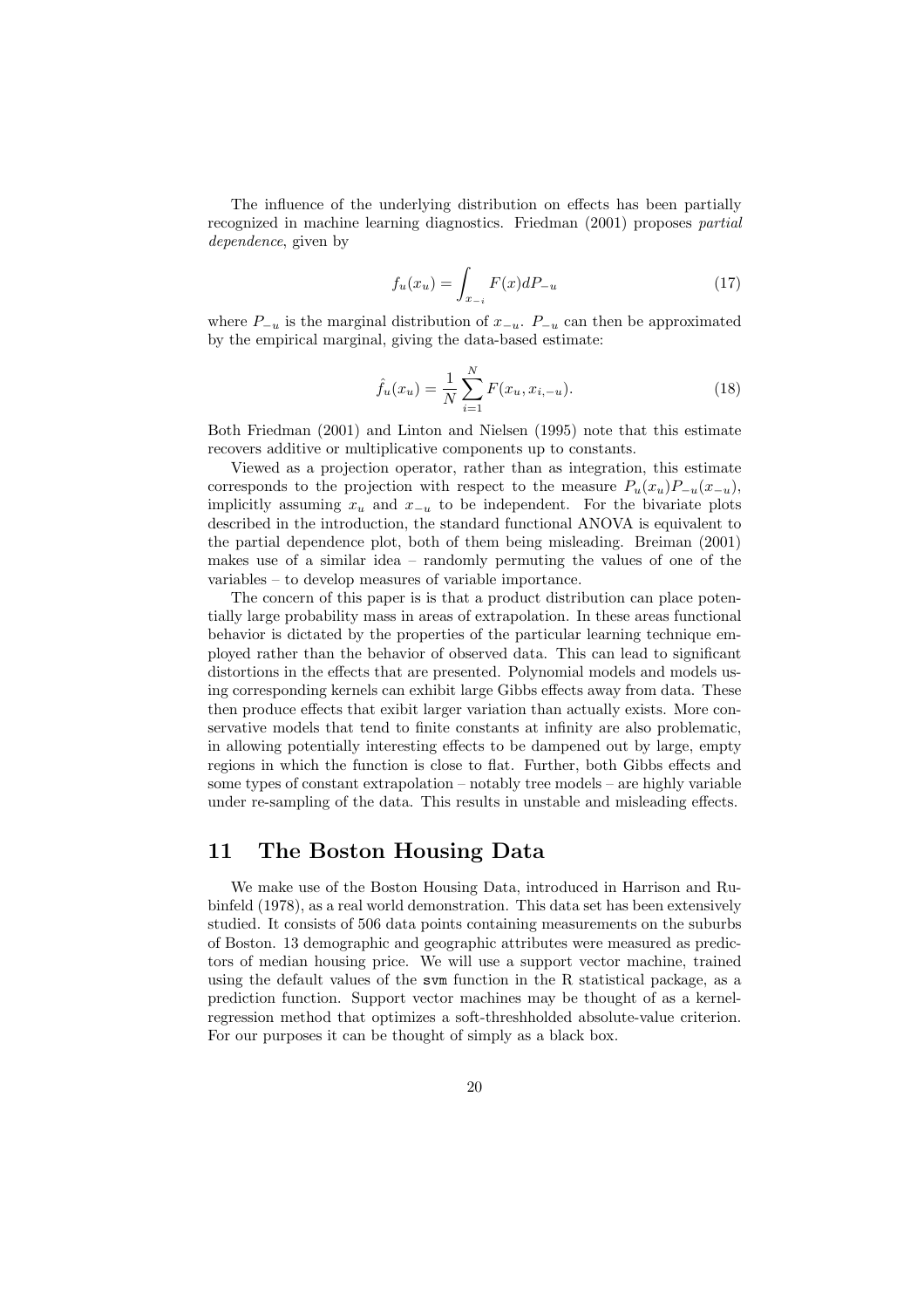There are several features of the Boston Housing Data that make it an interesting example. The underlying distributions among some of the variables mimic the distributions used above to describe problems with the standard functional ANOVA. In particular, "L"-shaped bivariate distributions can be observed between variables "crim" (per capita crime rate), "zn" (proportion of residential land zoned for lots over 25,000 square feet) and "indus" (proportion of non-retail business acres). Figure 5 demonstrates these distributions. Logically, the three variables together must have a distribution similar to that used in the final plot in Figure 4. We also include a plot of the bivariate distribution of "dis" (distance to major employment centers) and "lstat" (percentage of lower status residents). The last pair of variables have the most interesting functional responses and have been used in the demonstrations of functional effects.



Figure 5: Bivariate distributions for the Boston Housing Data. Clockwise: "crim" and "zn", "crim" and "indus" and "zn" and "indus". Bottom left is "dis" and "lstat"

Figure 6 presents a matrix of plots created with the standard functional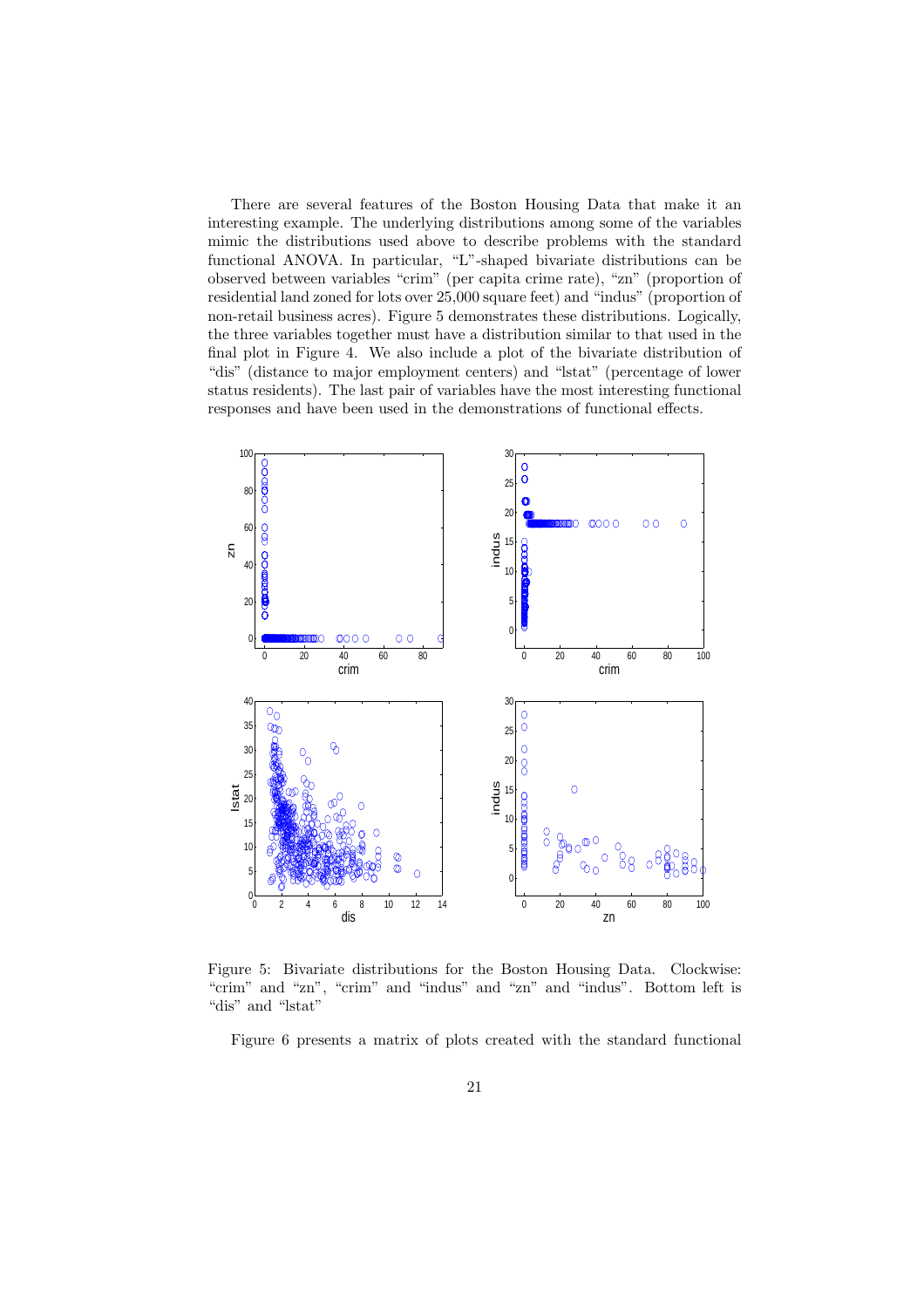ANOVA for the regression support vector machine mentioned above. The plots suggest, unsurprisingly, that housing prices drop off as the percentage of lowerincome residents in a suburb increases. It is somewhat more surprising to see that they also suggest that housing prices increase further away from major centers of employment. We would normally expect city-center residences to command high property values.



Figure 6: A matrix of plots of effects for a regression Support Vector Machine trained on the Boston Housing Data. The effects for "dis" and "lstat" are plotted in the diagonal elements. The upper diagonal provides the bivariate effect and the lower diagonal the functional variance conditioned on the bivariate values of the two predictors.

We now employ the weighted functional ANOVA . We have used the techniques in Hooker (2004a) to provide an estimate of the density of the predictors for the Boston Housing Data. This method represents the density as a binary tree, taking constant values on non-overlapping rectangles. It attempts to classify each point in predictor space as being either from the original data or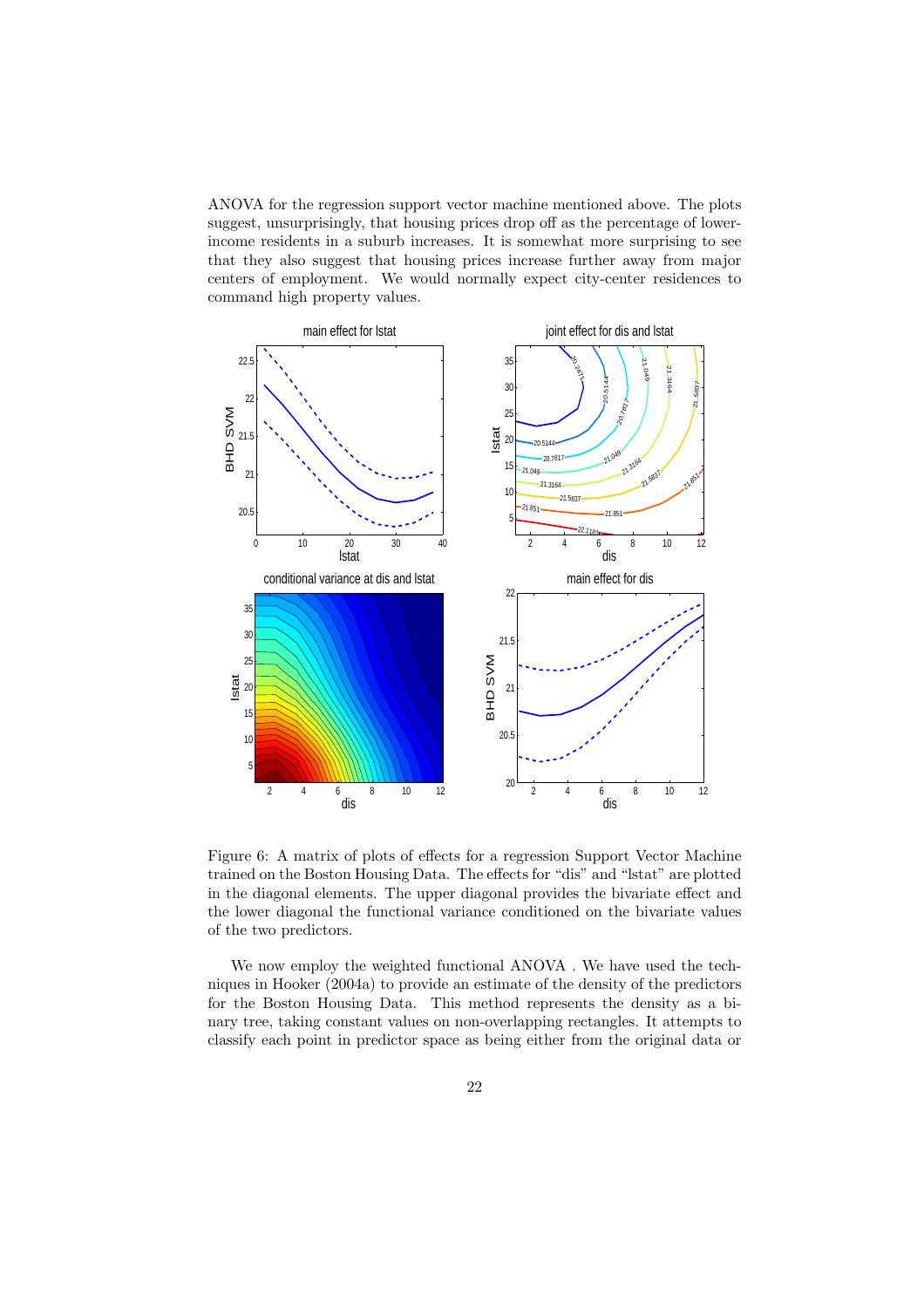generated from a uniform distribution. This density has then been used as a weight function in the weighted functional ANOVA and we have taken a set of 100 uniform grid points on the dimensions of interest, and 20 randomly sampled training points for the noise dimensions. The weight function has then been divided by the marginal distribution on the noise variables.

Figure 7 compares the standard and weighted effects for this function on the variables "dis" and "lstat". Both weighted effects show considerably more variation than their unweighted counterparts. The central mode in the bivariate plot is also moved somewhat to the right, corresponding to a stronger dip in "dis", suggesting that houses are desirable either in urbanized areas or in large suburban developments. This corresponds better with the author's understanding of the real-estate market. There is no data in the upper right corner to influence where this dip should fall and the generalized representation is closer to the behavior of the function where we actually see data. The diagonals elements of Figure 7 also provide bounds based on the weighted conditional variance and the variance of the effect estimate.

### 12 Conclusion

This paper has presented a new approach to diagnostics for high dimensional functions that takes into account the distribution of the input variables. This distribution can have an important influence on the presentation of low dimensional effects and scores for variable importance. In machine learning, it also allows us to avoid regions of extrapolation where learned functions are unlikely to provide reliable values.

The approach we take is developed through a weighted version of the functional ANOVA and we have proposed a novel estimation scheme to account for high dimensional co-variance among predictors. The scheme is computationally intensive, involving the solution of a large, weighted linear system. However, it can be made computationally tractable by exploiting the sparsity of the system in a straight-forward manner. We have also provided approximate estimates of the variation due to sampling on a random grid. We have assumed that both the prediction and weight functions are known and fixed, but indicated ways in which known uncertainty in each may be incorporated into the estimated variability of the scheme.

#### Acknowledgements

The author would like to thank Jerry Friedman and Art Owen for thoughtful comments in the development of the material. Input from Jim Ramsay substantially improved the presentation.

# References

Breiman, L. (2001). Random forests. *Machine Learning* 45, 5–32.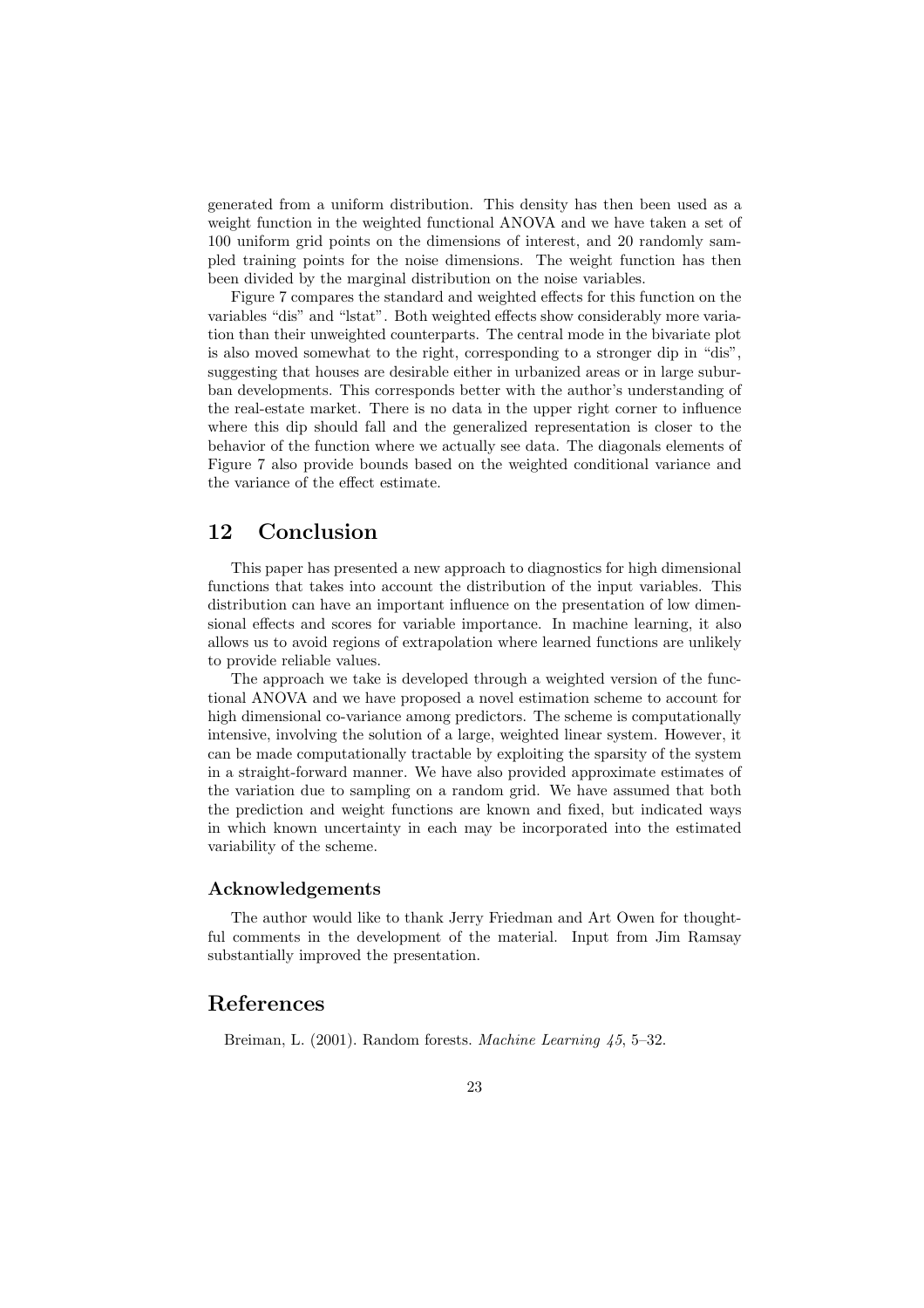

Figure 7: The effect of a regression Support Vector Machine trained on the Boston Housing Data for variables "lstat" and "dis". Generalized effects are given by solid lines, standard effects by dashed lines on the diagonal plots. Thin dashed lines provide bounds based on the conditional variance of the Support Vector machine and dotted lines give one standard error bounds based on the variance of the effect estimate. The upper diagonal element presents the generalized bivariate effect and the lower the generalized conditional variance.

- Friedman, J. H. (1991). Multivariate adaptive regression splines. Annals of *Statistics*  $19(1)$ ,  $1 - 141$ .
- Friedman, J. H. (2001). Greedy function approximation: A gradient boosting machine. Annals of Statistics 29 (5), 1189–1232.
- Gu, C. (2002). Smoothing Spline ANOVA Models. New York: Springer.
- Harrison, D. and D. L. Rubinfeld (1978). Hedonic prices and the demand for clean air. Journal of Environmental Economics and Management 5, 81–102.